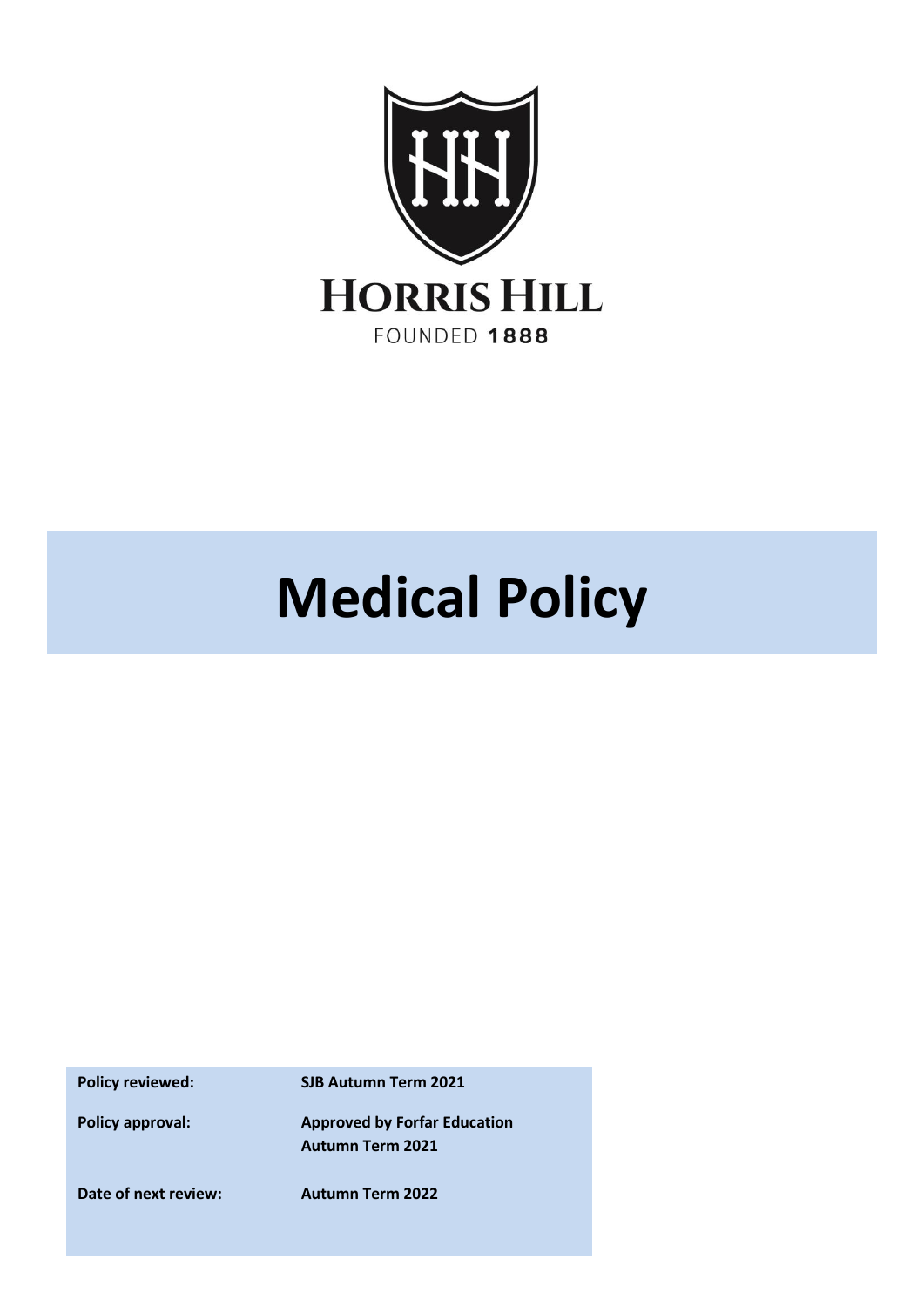# **Table of Contents**

| APPENDIX 8 - HORRIS HILL - PUPIL MEDICAL QUESTIONNAIRE ON SCHOOL ENTRY 32 |  |
|---------------------------------------------------------------------------|--|
|                                                                           |  |
|                                                                           |  |
|                                                                           |  |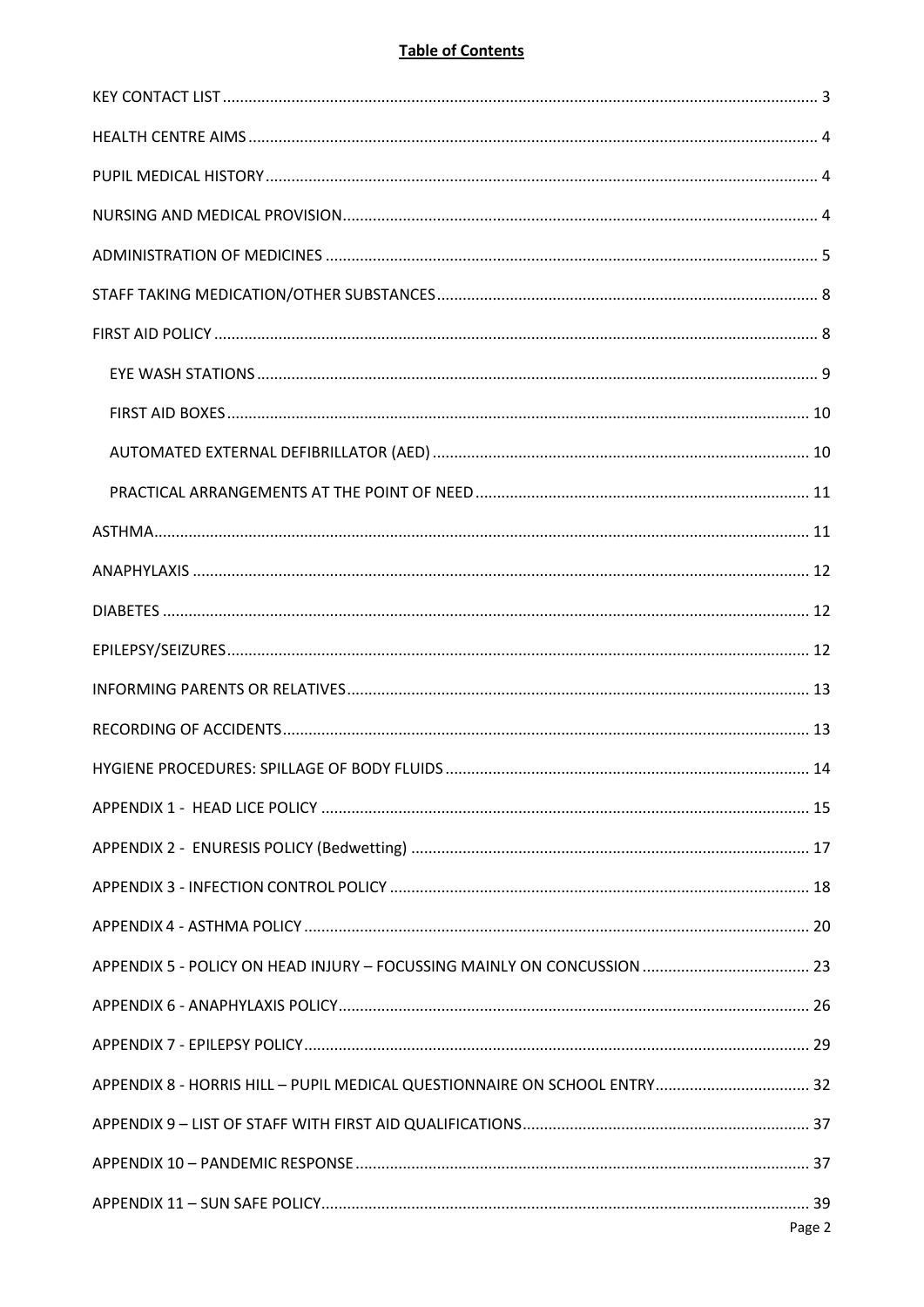# <span id="page-2-0"></span>**Horris Hill Health Centre Nurse on Duty - available 24 hours**

# **07776 203910**

# **HealthCentre@horrishill.com**

| <b>Local General Practice</b>                        |               |  |
|------------------------------------------------------|---------------|--|
| Eastfield House Surgery, 6 St John's Road, Newbury   | 01635 41495   |  |
|                                                      |               |  |
| <b>Primary Care Trust Out of hours medical cover</b> |               |  |
| Westcall                                             | 111           |  |
|                                                      |               |  |
| <b>Minor Injuries Unit</b>                           |               |  |
| <b>West Berkshire Community Hospital, Newbury</b>    | 01635 273508  |  |
|                                                      |               |  |
| <b>Accident and Emergency Units</b>                  |               |  |
| <b>Royal Berkshire Hospital, Reading</b>             | 0118 322 7020 |  |
| <b>Basingstoke &amp; North Hampshire Hospital</b>    | 01256 473 202 |  |
|                                                      |               |  |
| <b>Emergency Services</b>                            |               |  |
| If you need to call an ambulance:                    | 999           |  |

- Dial 999
- Give as much information as possible to the controller, including school address: Horris Hill School, Newtown, Newbury, RG20 9DE
- Ensure people are available to direct the ambulance to where it is required.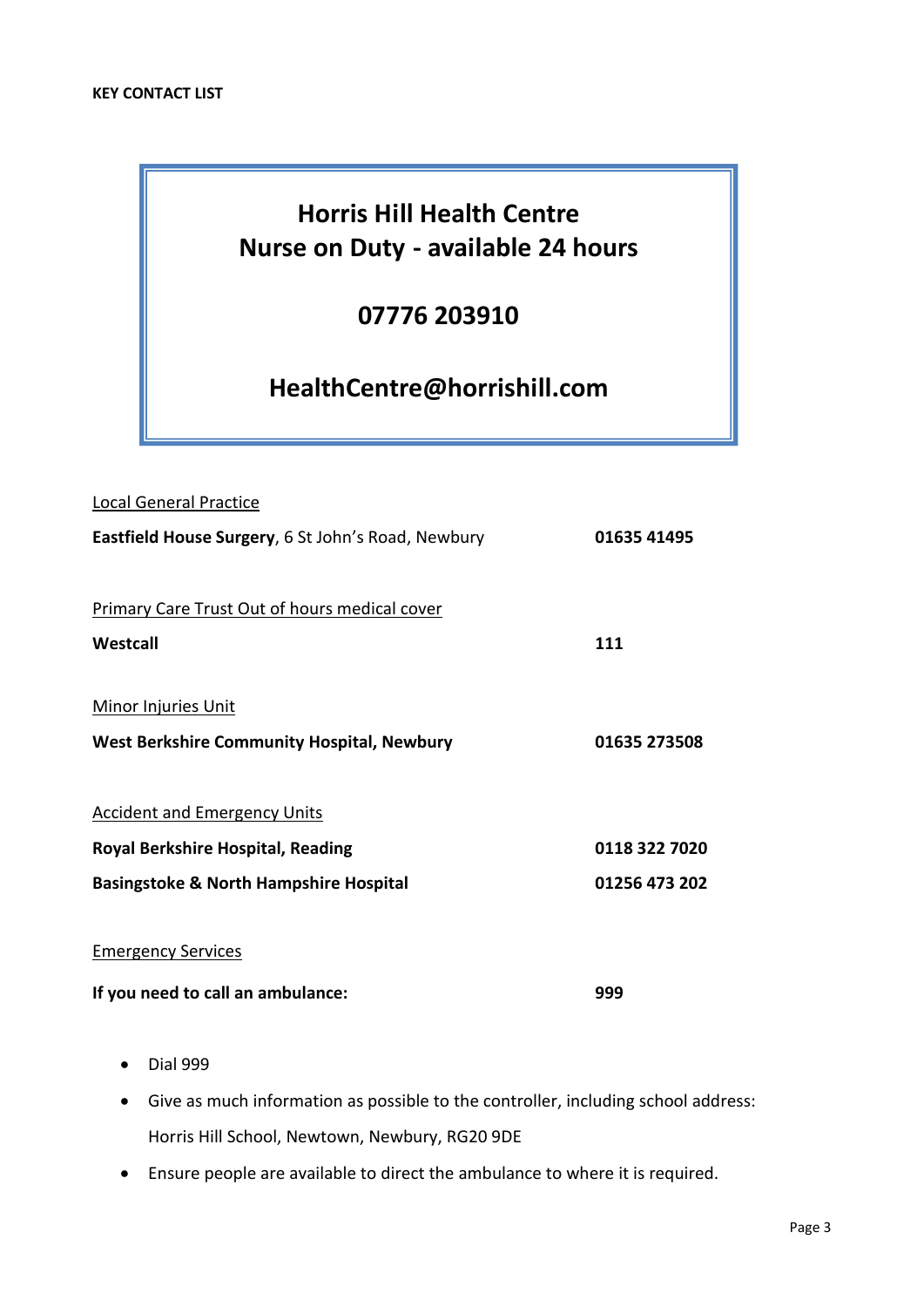#### <span id="page-3-0"></span>**HEALTH CENTRE AIMS**

The aim of the Health Centre is to monitor and maintain the physical, emotional and psychological health of all pupils within the school as well as supporting staff and visitors with health issues as required.

#### <span id="page-3-1"></span>**PUPIL MEDICAL HISTORY**

A Medical Questionnaire outlining significant past and current medical issues, allergies and dates of immunisation should be completed by the parent or guardian of each pupil prior to entry to the school.

In addition, parents are asked to return a completed Medical Questionnaire regarding homely remedies, medical and first aid procedures and 'In Loco Parentis' Consent. Please refer to Appendix 8.

Parents are encouraged to keep the Health Centre informed of any medical issues particularly of any accidents/illnesses/operations and vaccinations that are carried out during school holidays.

#### <span id="page-3-2"></span>**NURSING AND MEDICAL PROVISION**

The Health Centre will provide 24 hour medical care within the school. The Health Centre is managed by a Lead School Nurse at Horris Hill and staffed with Registered Child Health Nurses. The Health Centre is open for the administration of medicines, consultation and the provision of routine treatments three times daily. The nurse on duty can be contacted for emergencies at all other times, including overnight. Tel 07776 203910.

The medical cover for the school is accessed from a local General Practice, Eastfield House Surgery, Newbury, with a nominated Doctor (currently Dr K Badham), visiting on a weekly basis. Emergency cover is available from Eastfield House Surgery during normal working hours (Telephone number 01635 41495).

All boarders will undergo a routine medical examination by the school doctor within their first term of boarding. Day boys remain under the care of their own family practice.

The Lead School Nurse visits each boarding house each week, as part of the house team responsible for ensuring good levels of personal hygiene. Termly checks of tooth brushing technique and other health issues as appropriate form part of these weekly visits.

The local Primary Care Trust out of hours medical cover is provided by Westcall –Telephone 111

The services of a Physiotherapist, Dentist, Orthodontist, Chiropodist, Counsellor and Optician can be arranged in an emergency, or as needed and requested by Parents. Audiology screening is arranged as required.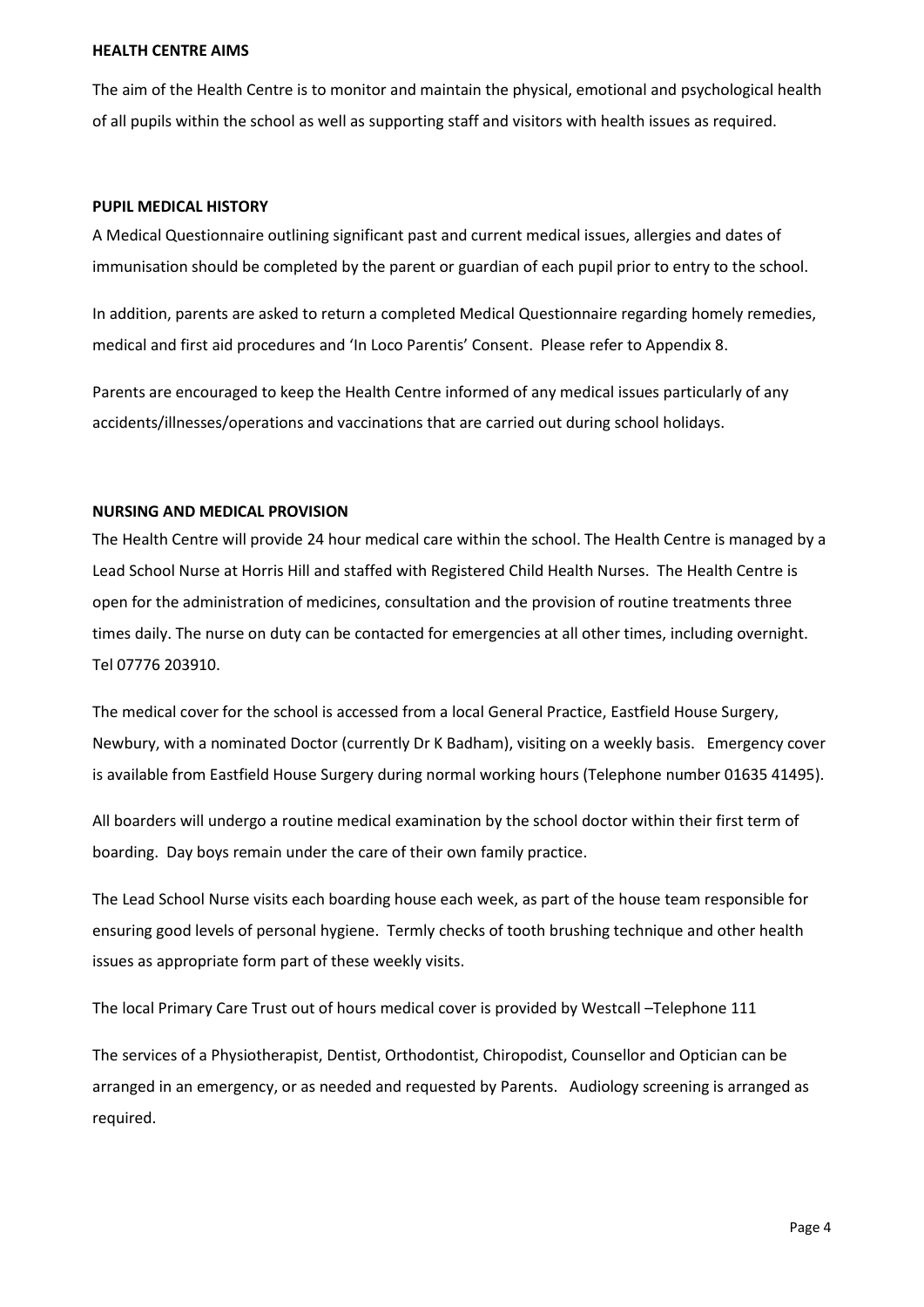As detailed in the School's Health & Safety Policy and Procedures Part II the Lead School Nurse will:

- a) Fully familiarise themself with the Health and Safety Policy and the Statutory Instruments and Regulations as issued from time to time.
- b) Ensure that all personnel under their control have adequate training, have read and understood the Health and Safety Policy and have received induction training where appropriate.
- c) Be responsible for treating injuries and illness within the School in so far as it is within their jurisdiction and training, using outside medical authorities as appropriate and necessary.
- d) Ensure that the Accident Book and adequate First Aid Records are maintained.
- e) Ensure that the welfare aspects of the boarders are adequately covered and the requirements for compliance with the National Minimum Standards for Boarding Schools and The Children Act 1989, where it applies to Boarding Schools, are satisfied.
- f) Ensure that all medicines within the Surgery are kept in a locked cabinet at all times.
- g) Ensure that stocks of medicines for general use are adequate at all times.
- h) Ensure that all First Aid Boxes are fully equipped at all times.
- i) Keep a Daily Record Book detailing what has been given to whom and when.

#### <span id="page-4-0"></span>**ADMINISTRATION OF MEDICINES**

#### **Prescribed, Controlled Drugs, Homely remedies, Vitamins and Supplements**

All medication is to be stored in a locked cupboard and administered by the Nurse on duty. Medicines requiring refrigeration are kept in a designated medicine fridge in the surgery.

#### **Prescribed Medication**

All medication prescribed should be recorded in the individual pupil's medical notes.

- Medication must only be issued to the pupil for whom it has been prescribed.
- Prescription and expiry date of the medication must be recorded in the medications folder.
- Medication must remain in its original container, labelled for the individual pupil. The original dispensing label must not be altered.
- The identity of the pupil must be checked against prescription prior to administration.
- Time, date, dose of medication administered should be recorded against pupil's name at time of administration.
- Medication must be stored in accordance with recommendations i.e. at correct temperature.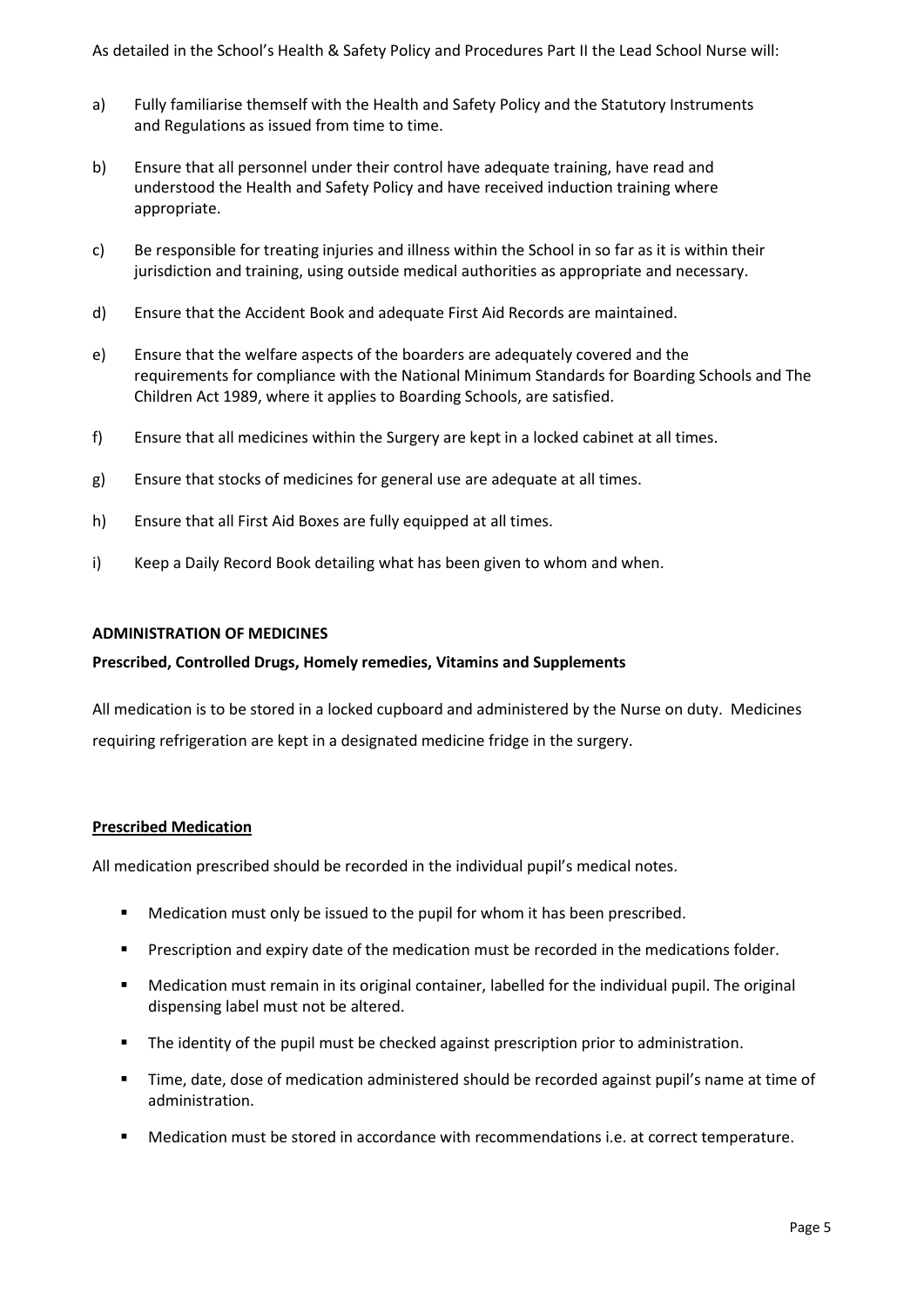- Medication must be stored in a locked cupboard. The key to the medicine cupboards is held by the Nurse on duty. Medication is also kept in a double locked cupboard in the main school building.
- **•** For children in the Early Years Foundation Stage (EYFS) Reception class medicine (both prescription and non-prescription) must only be administered to a child where written permission for that particular medicine has been obtained from the child's parent and/or carer.
- For children in the EYFS (Reception class) a written record is kept each time a medicine is administered to a child and the child's parents and/or carers are informed on the same day, or as soon as reasonably practicable.

## **Homely Remedies**

Parents give and sign consent to the administration of homely remedies on the *Horris Hill – Pupil Medical Questionnaire on School Entry.* Please refer to Appendix 8.

A homely remedy is a medication that can be bought over the counter (OTC) and does not require a prescription.

## **Before giving check:**

1) Patient's name, date of birth (age) and weight (if required for dosage)

2) When last medication was administered

3) Allergies, contra-indications or potential interactions with other medications.

4) Patient information leaflet (P.I.L.S) or packaging for correct administration guidelines e.g. dose, frequency, route etc.

5) When medication was opened and expiry date.

6) For children in the Early Years Foundation Stage (EYFS) Reception class medicine (both prescription and non-prescription) must only be administered to a child where written permission for that particular medicine has been obtained from the child's parent and/or carer.

**This is the agreed list of homely remedies stocked and supplied by Horris Hill Health Centre for the Nurse on duty to administer to pupils, staff and visitors as required:**

| <b>Throat Lozenges</b>      | Deep Heat           |
|-----------------------------|---------------------|
| Simple Linctus (Paediatric) | Deep freeze         |
| Warm salt gargle            | Arnica cream        |
| <b>Easy Breathers</b>       | Piriton tablets     |
| Paracetamol tablets         | Piriton syrup       |
| Paracetamol suspension      | Cetirizine          |
| Ibuprofen tablets           | Anthisan            |
| Ibuprofen suspension        | E45                 |
| Cooling burns gel           | Sudocrem            |
| <b>Sturgeon</b>             | Vaseline            |
| Antiseptic Mouth Wash       | Radian B muscle rub |
| Olbas Oil                   | Gaviscon            |
| Zovirax cold sore cream     | Bonjela             |
| Milk of Magnesia            |                     |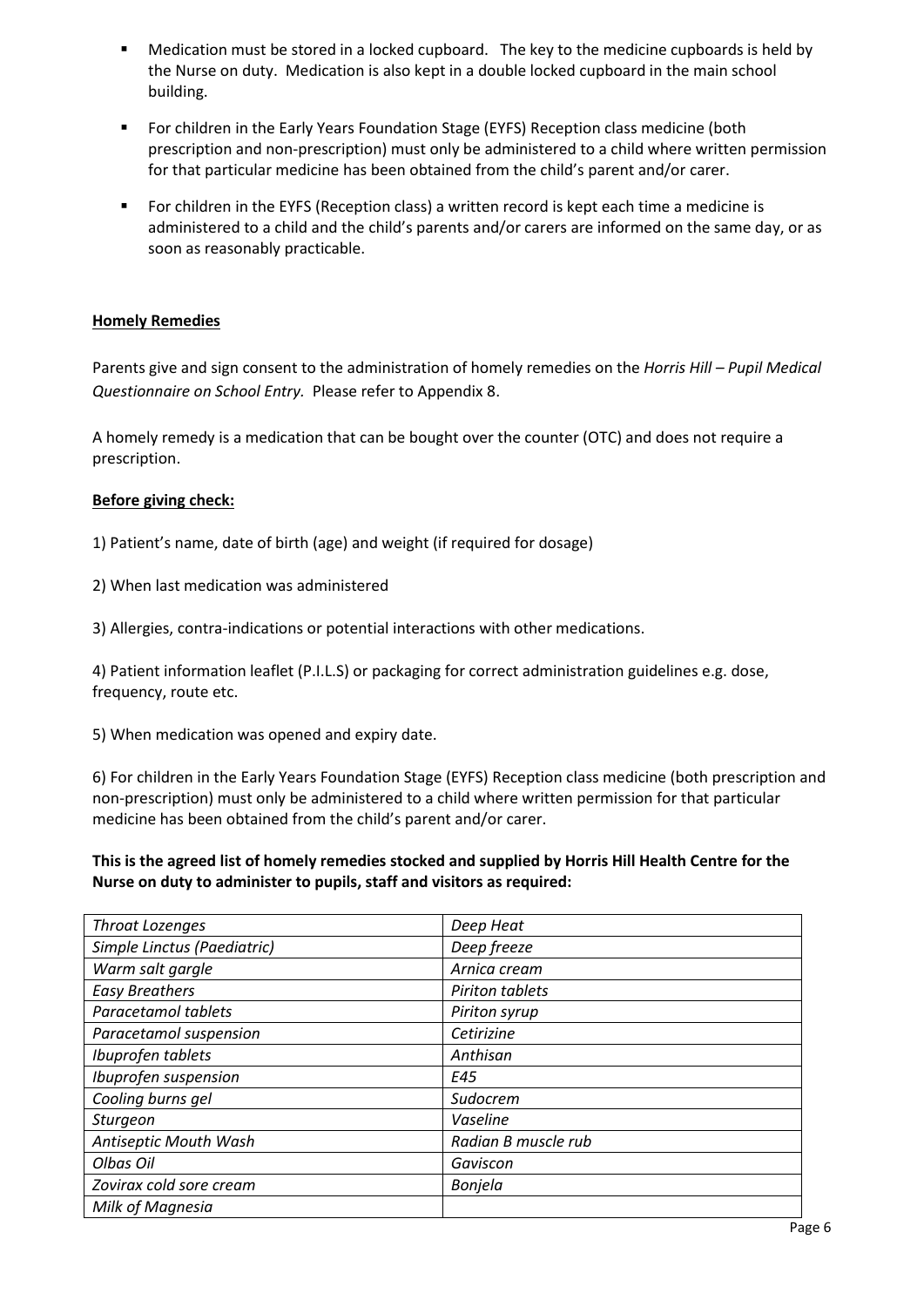# **After giving:**

1) Record on pupil's record on Engage: date, time, medication given, dose, who administered the medication

2) Consider if / when parent and GP need to be contacted (homely remedies should not be administered for longer than 3 days before consulting GP).

3) If the pupil is a day boy, inform his parents the time the last dose of medication was given.

4) For children in the EYFS (Reception class) a written record is kept each time a medicine is administered to a child and the child's parents and/or carers are informed on the same day, or as soon as reasonably practicable.

# **Vitamins and Supplements**

Vitamins and Supplements may be provided by parents for their children.

- Administered under the supervision of the Nurse on duty.
- Date and administration will be recorded against pupil's name.
- Only vitamins in their original container can be administered.

#### **Controlled Drugs**

Controlled Drugs (CDs), if required, will be stored in the Health Centre in a designated locked CD box which is situated in the medicine cupboard. The drugs are either brought in by parents or sent via the pharmacy as ordered by Eastfield House Surgery. A strict record of the following must be kept in the CD record book, with a separate page for each pupil.

- Name
- Medication, dosage, expiry date
- Quantity received from pharmacy/parent
- Accurate dispensing record with a running balance of drugs
- CDs are checked in the presence of 2 Nurses once a week if required.

Expired or discontinued CDs are returned to pharmacy/parents and a record of the returns kept in the CD record book.

#### **Disposal of Medicines**

Unused or expired medication will be returned to the parents*. A* record is kept of date and name of medication returned.

Current medication may be taken home by pupil during holiday periods. A record of this is maintained.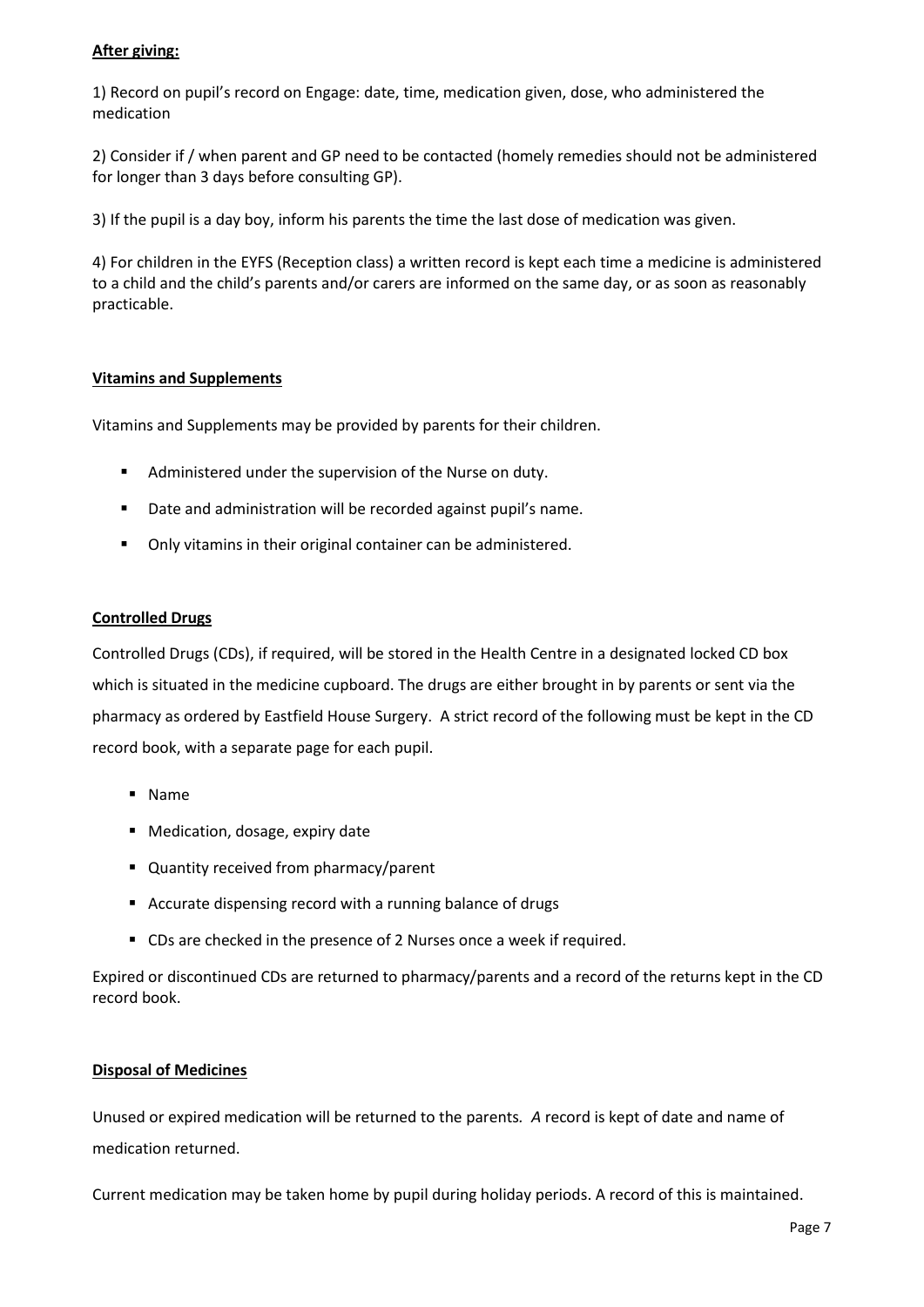#### **Overseas Medication.**

Overseas pupils bringing medication to school should provide a covering letter, in English, from the prescribing Doctor. The school Doctor will be consulted prior to this medication being administered.

## **Arrangements for Taking Prescribed Medication Off-Site**

The school nurse prepares any medication required for school trips. Medication bags are prepared, sealed and tagged. A record is kept within the Health Centre of the date of the trip, person responsible for the medication (trip leader), serial number of tag and date returned.

# <span id="page-7-0"></span>**STAFF TAKING MEDICATION/OTHER SUBSTANCES**

The ability of staff to care for children must not be significantly compromised while under the influence of alcohol or any other substance. If staff members are taking medication which may affect their working ability they should seek medical advice to confirm that the medication is unlikely to impair their ability to look after children properly. Staff medication must be securely stored and out of reach of children at all times. In such cases staff should inform the Headmaster.

## <span id="page-7-1"></span>**FIRST AID POLICY**

First Aid should be administered by the First Aider present and immediately assisted and followed up by the Nurse on duty. The Health Centre contact number is 07776 203910.

In addition, First Aid courses are provided for staff every three years. A record of staff members holding First Aid certificates is held by the Bursar. Please also refer to Appendix 9.

In the EYFS (Reception class) there will be at least one person will holds a current paediatric first aid certificate on the premises and available at all times when children are present. At least one person on EYFS outings will hold a paediatric first aid certificate.

Permission to render First Aid to a pupil is granted by the parent/parents on completion of the "*Horris Hill Pupil Medical Questionnaire on School Entry*" form (Appendix 8) which is returned to the school prior to the pupils' admission. This form also grants the Headmaster or his representative to act in loco parentis for the pupil, authorising any tests, investigations or surgery deemed necessary by the Doctor in charge in case of Emergencies.

#### **Lower School**

If minor injuries occur in the playground normal medical action should be made by staff (i.e. cleaning or icepack) and details should be recorded in the class books. Class teachers should be informed so that parents can be informed at the end of the day. This book is reviewed termly along with the accident reports to ensure that there are no patterns to the accidents which are occurring and the medical centre will be notified.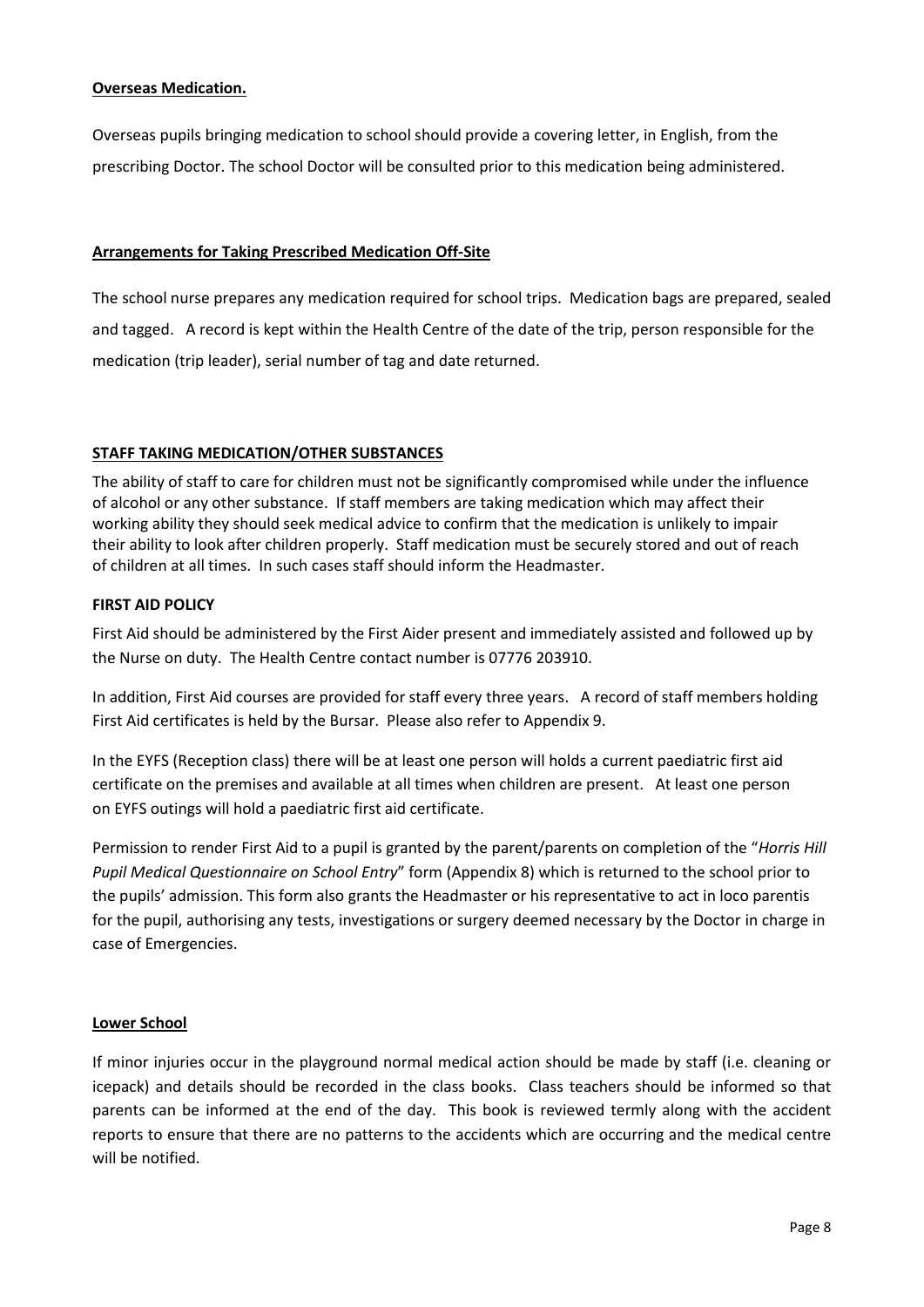Bumps on the head can occasionally be more serious than they first appear. If any child has a bump to the head, no matter how insignificant it may appear the head bump should be written up in the class book, the Health Centre must be made aware and the child should be given a 'bump on the head' sticker to alert adults and parents MUST be informed by phone before pick up.

Pupils should be up to date with all recommended routine immunizations in accordance with schedules issued by the Department of Health. Those who are not fully immunized should be identified.

We advise parents that all children undergo an eye test prior to entry into the school. An annual hearing test in school is carried out for all children in the Autumn term.

All staff are very aware of the importance of sun protection and will make appropriate decisions regarding the amount of outside play that children will have each day based on the weather conditions. The children will also use shaded areas when staff feel they could benefit from being out of direct sunshine.

Children have access to drinking water at all times and are encouraged to drink regularly.

As set out in the Lower School uniform requirements, parents are asked to provide a clearly labelled sun hat for their child. Parents also have sole responsibility for ensuring sun cream is administered before their child/ren leave home.

The Lower School have SPF 30/50 sun cream which staff will apply with parental permission. The parents are informed about the type of sun cream which will be applied and can send in a named bottle of their own sun cream if they prefer.

Parents are made aware that staff members cannot be held accountable for any child that suffers from any sunburn as a result of being outside while at school.

Children will be spoken to about 'sun safety' and will also be encouraged to take some responsibility for their own sun safety.

# <span id="page-8-0"></span>**EYE WASH STATIONS**

The school nurse is responsible for checking and restocking the eye wash stations. The eye wash stations are located in the following areas.

- School main kitchen
- Pot wash room
- Senior laboratory
- Junior laboratory
- Design and Technology room
- Swimming Pool Pump Room
- Maintenance Workshop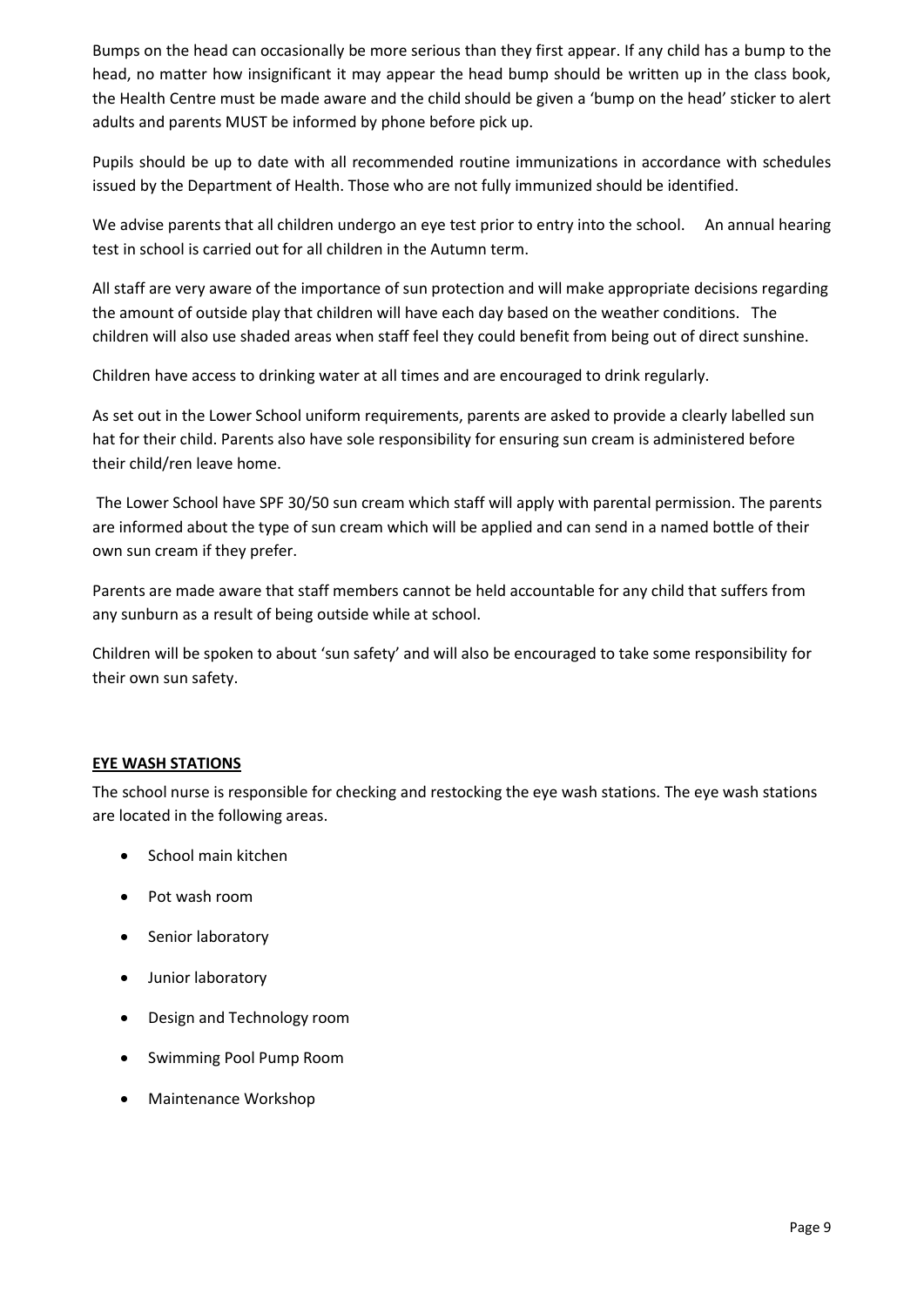# <span id="page-9-0"></span>**FIRST AID BOXES**

The school nurse is responsible for the checking (once per term) and re-stocking (when necessary) of the First Aid Boxes. The first aid boxes are located in the following areas.

| Art Department                    | Cleaning Cupboard- In Changing<br>Room | D.T. Department             |
|-----------------------------------|----------------------------------------|-----------------------------|
| Estates - Maintenance             | Gardens                                | Tractor                     |
|                                   |                                        |                             |
| <b>Boarding Houses;</b>           | Laboratory/Science-Senior              | Kitchen                     |
| Horris Bank                       | Laboratory/Science - Junior            | Pot Wash                    |
| Horris Wood                       |                                        |                             |
| Horris Private Side               |                                        |                             |
| Horris Hill                       |                                        |                             |
| <b>School Office</b>              | <b>EYFS (Reception) Classroom</b>      | All Lower School classrooms |
| Staff Common Room                 | Sports Hall                            | <b>Swimming Pool</b>        |
| <b>Stow Building (In Cleaning</b> | Music School - outside Director of     | Minibus x 2                 |
| Cupboard)                         | Music's office.                        |                             |
| Organic Garden                    | <b>Cricket Pavilion</b>                |                             |

Staff should request a First Aid box for trips/tours. These are prepared specifically for the trip requirement.

# <span id="page-9-1"></span>**AUTOMATED EXTERNAL DEFIBRILLATOR (AED)**

The Automated External defibrillator (AED) is stored in the Staff Common Room in a designated cupboard. It is the responsibility of the School Nurse to check and record that the AED is fully charged at all times. This is done weekly during the school term. If the AED is removed from the cupboard, a strict record of the following is required: Name of person removing the AED, time and where the AED is being taken to and time and signature of return of device, to the cupboard.

Training and updates on the use of the AED is given to staff as part of First Aid training.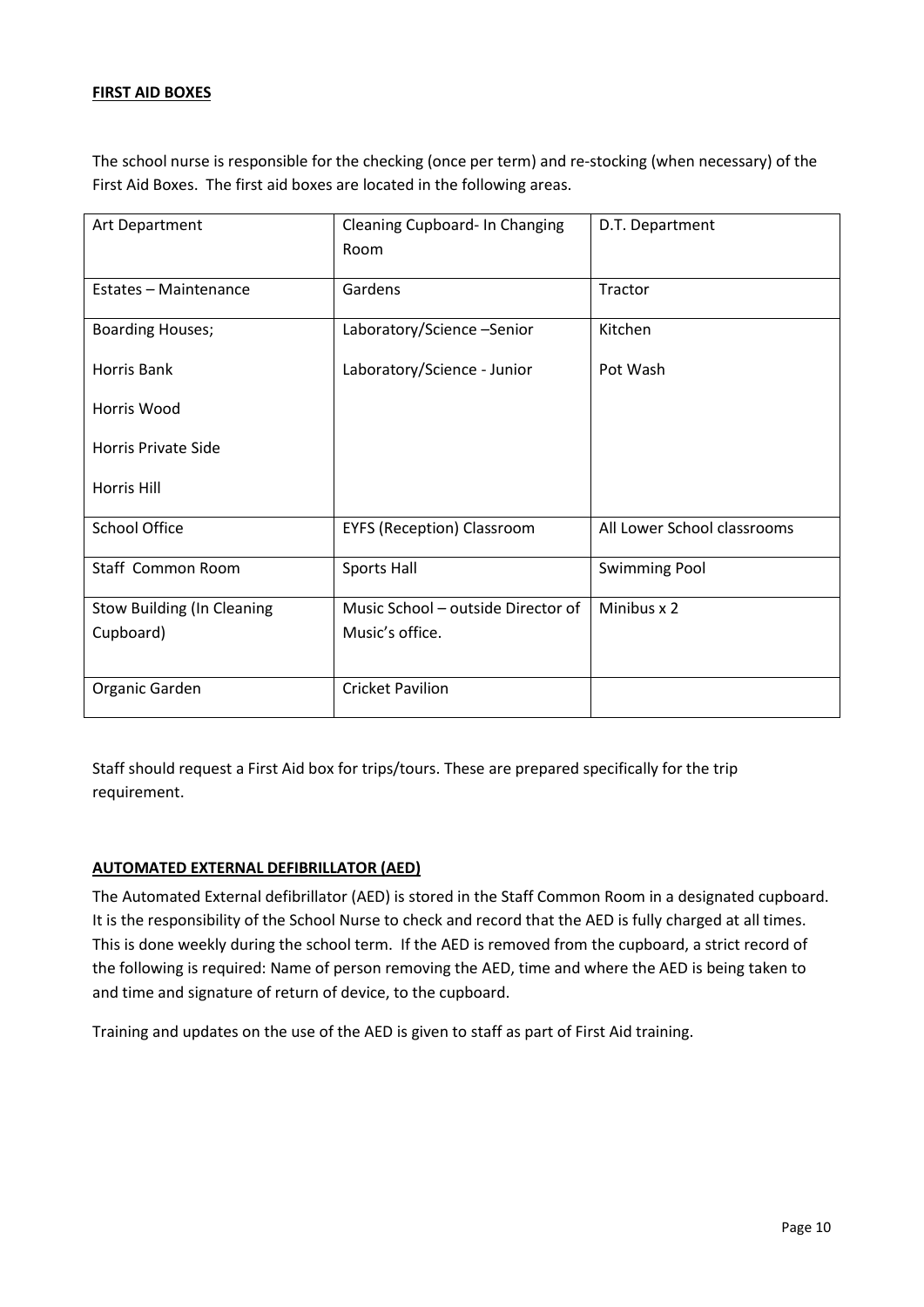# <span id="page-10-0"></span>**PRACTICAL ARRANGEMENTS AT THE POINT OF NEED**

In the event of an injury to a pupil, member of staff or visitor assess the situation and take the following actions:

- *Initial first aid at the point of origin.*
- *If possible the injured party should then be accompanied to the Health Centre. Use equipment from nearest first aid box as required e.g. to stem bleeding, cover wounds. If in doubt wait for Nurse on duty to attend.*
- *Boys under 7 years of age should always be accompanied to the Health Centre; the on-call nurse should be telephoned to ensure there is someone in the surgery at the time. In most cases the nurse should be able to go to the boy requiring treatment and triage from there.*
- *Contact Health Centre Nurse* Tel; **07776 203910** *if necessary. Give as much information as possible i.e. person's name, location, nature of accident, person's condition as seen by caller.*
- *In the event of cardiac arrest send for the automated external defibrillator and call 999. Commence CPR, call Health Centre for further assistance while awaiting the arrival of the Ambulance*
- *Clear the surrounding area ensuring that you have adequate help available.*

#### <span id="page-10-1"></span>**ASTHMA**

#### **Please also refer to Asthma Policy - Appendix 4**

Inhalers prescribed for pupils are kept in the medication cupboard next to the dining hall. Asthma emergency kits are managed by the Health Centre Nurse and are located in:

- o Staff Common Room
- o Reception next to the printer
- o Kitchen of the new Pavilion
- o each of the boarding houses
- o Swimming Pool
- o Kitchen Garden
- o Sports Hall
- o Changing Rooms

If a pupil should present with asthma symptoms, call the Nurse on duty immediately, **07776 203910**. Commence treating the pupil according to the policy on Asthma management (Appendix 4). Do not move the pupil, treat at the point of origin.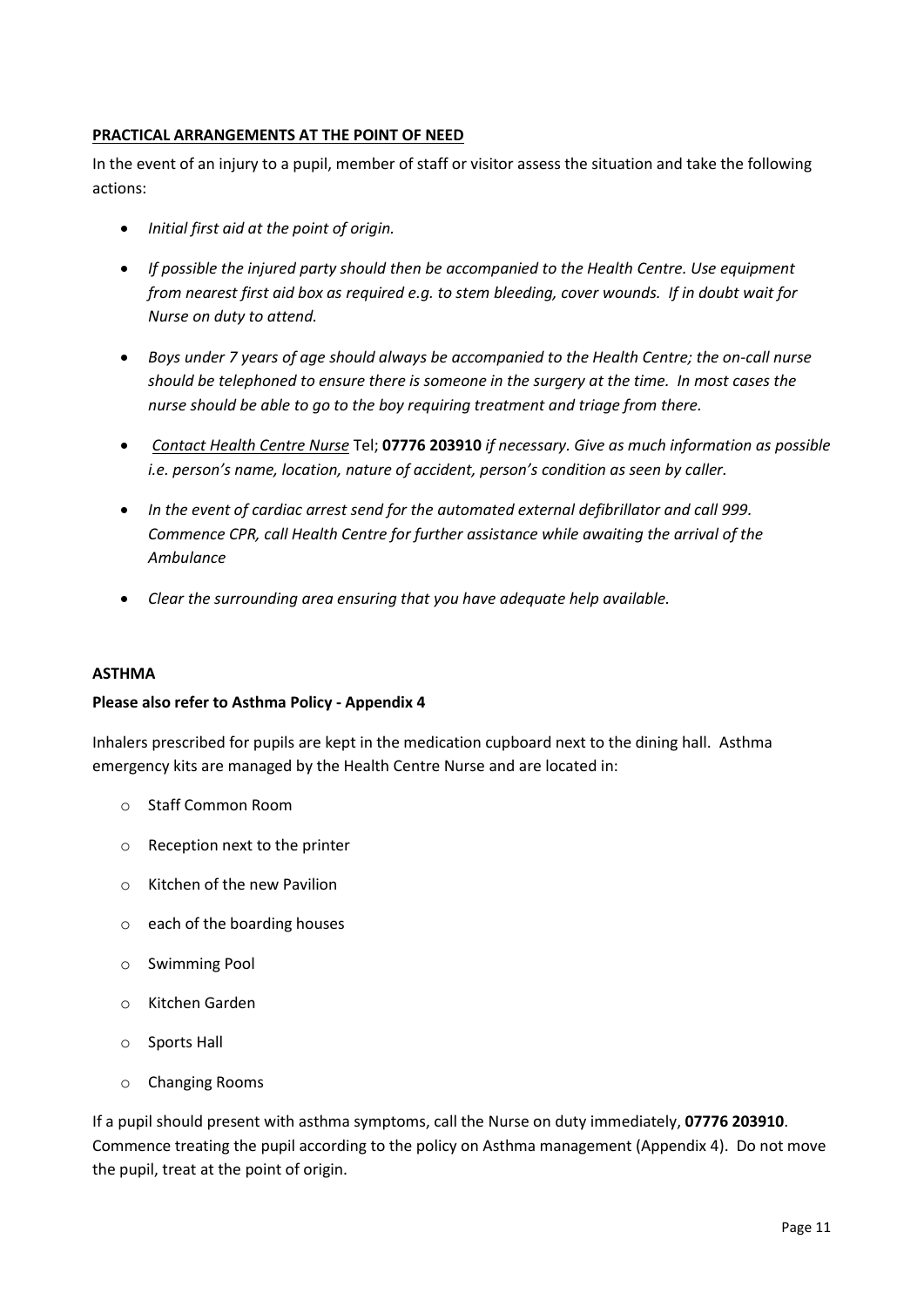#### <span id="page-11-0"></span>**ANAPHYLAXIS**

# **Please also refer to Anaphylaxis Policy - Appendix 6**

Pupils, who have allergic conditions which may lead to anaphylaxis, are identified on the Medical form in the Staff Common Room, on the Medical & Dietary Requirements Lists individually to each Boarding House; these lists are also circulated to all staff (including Chef and catering staff) at the beginning of each term.

Each pupil will be prescribed 2 adrenaline auto injectors (AAIs) both of which will be kept together in a named orange anaphylaxis kit located in the Staff Common Room, along with the pupil's individual care plan. An emergency AAI is also kept in the Health Centre. Instructions on the use of the AAI is noted in the pupil's individual care plan. The expiration dates of the AAIs are checked and recorded regularly by the School Nurse.

In the event of an anaphylactic reaction:

- Follow the pupil's individual care plan
- Dial 999 and tell them Emergency Anaphylaxis
- Call the Health Centre, **07776 203910**
- Record the time of adrenalin administration, monitor the patient's vital signs and implement First Aid as required.
- Keep the used adrenaline auto injector and give to the paramedics on their arrival.

#### <span id="page-11-1"></span>**DIABETES**

If a pupil, visitor or staff member presents with signs of hypoglycaemia summon help from the School Nurse, **07776 203910**, or a First aider.

- Look for Diabetes Identification i.e. card or jewellery
- <span id="page-11-2"></span>• Stay with the patient until recovered or help arrives.

#### **EPILEPSY/SEIZURES**

#### **Please also refer to Epilepsy Policy - Appendix 7**

In the event of an epileptic seizure/seizure of unknown origin, summon help from the School Nurse, **07776 203910** or First Aider.

- Protect the patient from injury. Clear the surrounding area.
- Cushion patient's head.
- Look for Epilepsy Identification i.e. card or jewellery
- Place patient in the recovery position when the convulsion has ended.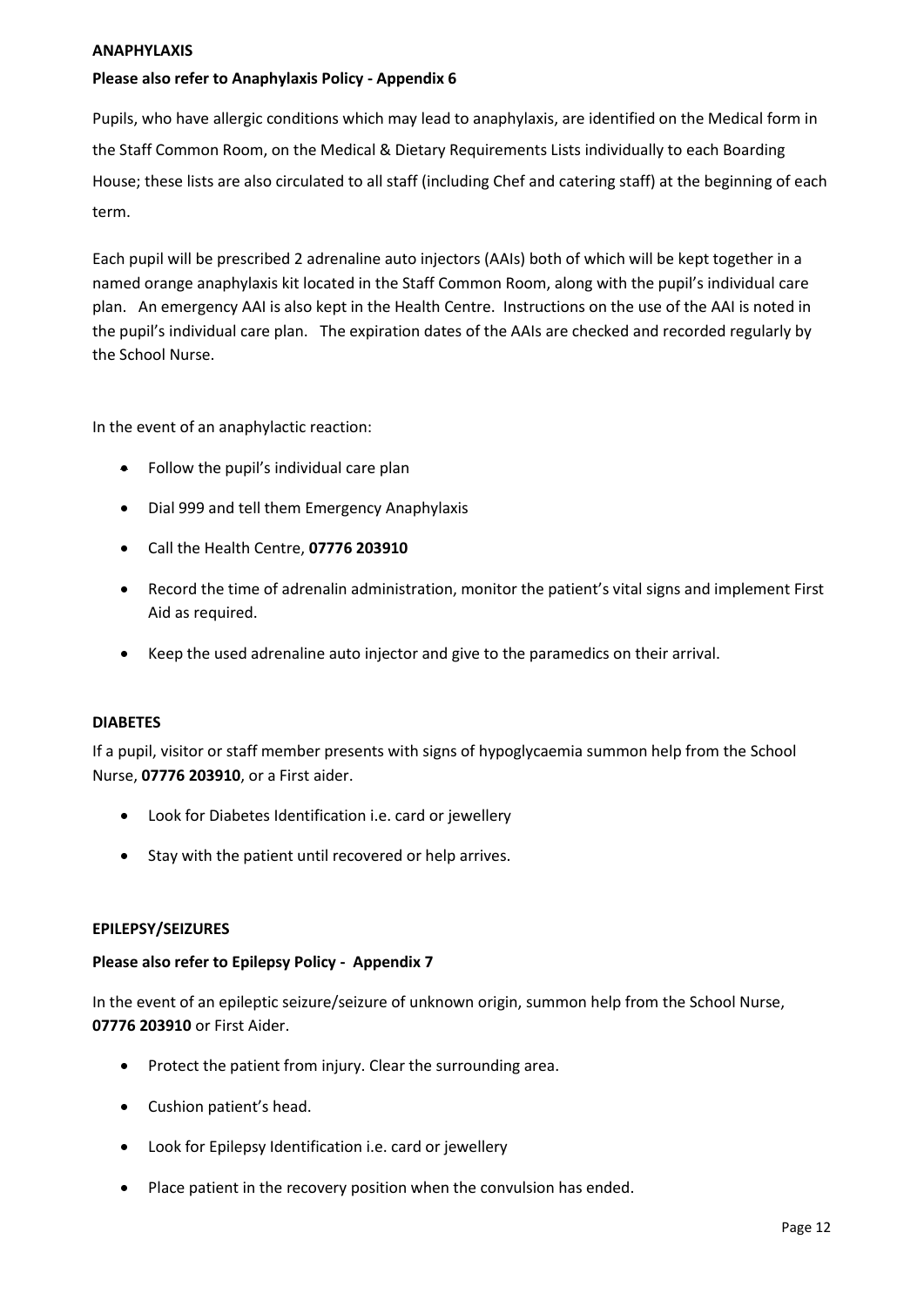- Be calmly reassuring and monitor vital signs.
- Stay with the patient until medical help arrives.

#### **CALLING AN AMBULANCE**

The decision to call the ambulance will be made by the School Nurse **unless** there is a life threatening event.

- To call the ambulance dial 999.
- Give as much information as possible to the controller, including school address:

Horris Hill School, Newtown, Newbury, RG20 9DE

• Ensure people are available to direct the ambulance to where it is required.

# <span id="page-12-0"></span>**INFORMING PARENTS OR RELATIVES**

In the event of a minor injury parents/relatives will be notified by the School Nurse. For children in the EYFS (Reception class) parents and/or carers will be informed of any accident or injury sustained by a child on the same day, or as soon as reasonably practicable and of any first aid treatment given.

In the event of serious injury, the Headmaster or his representative will inform Parents/Relatives in consultation with the School Nurse.

#### <span id="page-12-1"></span>**RECORDING OF ACCIDENTS**

If a member of staff, pupil or visitor to the school suffers an injury whilst on the school premises the accident book must be correctly completed and signed. The accident form requires: details of the person involved in the accident, details about the person filling in the form, and the description of the accident. The accident book is held in the Health Centre. The accident is reported to the Bursar, who may need to take further action. eg RIDDOR (Reporting of Injuries, Diseases and Dangerous Occurrences Regulations 2013).

The School Nurse will assess the injury, render appropriate first aid and refer the patient to Hospital (A&E or Minor Injuries unit) if necessary. If a pupil is injured, in addition to completing the accident book, a record of the pupil's name, time of injury, nature of injury, treatment given and further management must be recorded on the pupil's Engage record. Minor bumps and bruising sustained by boys do not need to be recorded in the accident book but will be recorded in the boy's Engage record.

# **RIDDOR**

Notification to the Health and Safety Executive of Injuries, Diseases or Dangerous Occurrences as required under RIDDOR will be made by the Bursar. (Health & Safety Executive telephone: 0845 300 9923)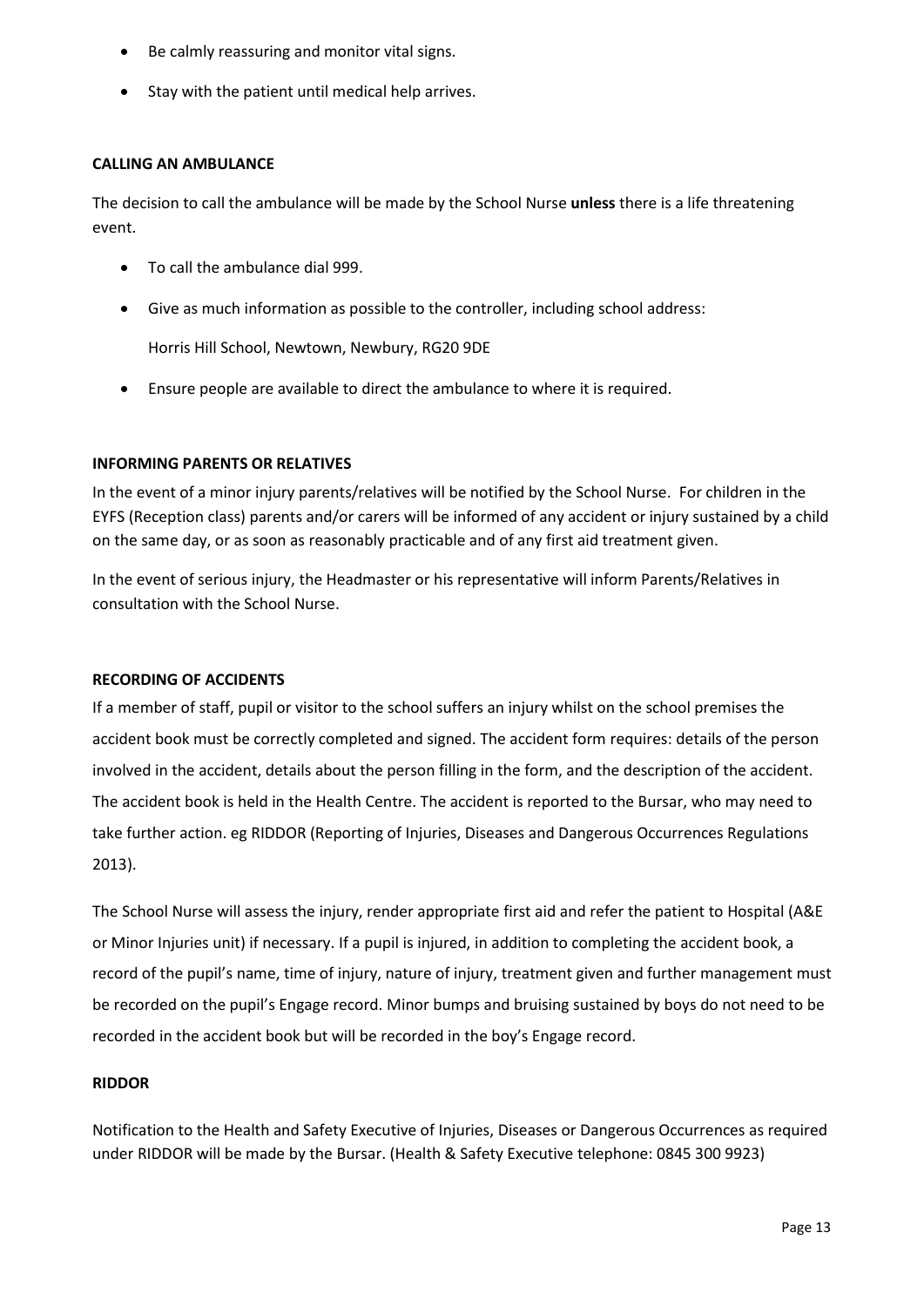#### **ARRANGEMENTS FOR PUPILS WITH PARTICULAR MEDICAL CONDITIONS**

Relevant information relating to the special health needs of pupils is available on the medical notice board in the Staff Common Room, this information is also circulated to all staff, Chef and catering staff at the beginning of each term. The School Nurse is responsible for ensuring that such information is current.

#### <span id="page-13-0"></span>**HYGIENE PROCEDURES: SPILLAGE OF BODY FLUIDS**

In the event of the spillage of body fluids, cleaning should be carried out using the Body Fluids Spillage Kits available from the Health Centre and Staff Common Room. The School Nurse is responsible for restocking and checking expiry dates.

Boys in the Lower School should have a spare supply of clothing to ensure effective hygiene.

Please also refer to Appendix 3 – Infection Control Policy.

#### **LOCAL HOSPITALS**

## • **West Berkshire Community Hospital - Minor Injuries**

RG18 3AS, 5 miles - 15 minutes from Horris Hill School Open 08.00 – 22.00 hours

#### **Tel: 01635 273508**.

Accident and Emergency Units (open 24 hours) are available at:

# • **Royal Berkshire Hospital Reading**

RG1 5AN, 25 miles – 40 mins from Horris Hill School, **Tel: 0118 322 7020**

#### • **Basingstoke & North Hampshire Hospital**

<span id="page-13-1"></span>RG24 9NA, 15 miles – 30 mins from Horris Hill School **Tel: 01256 473 202**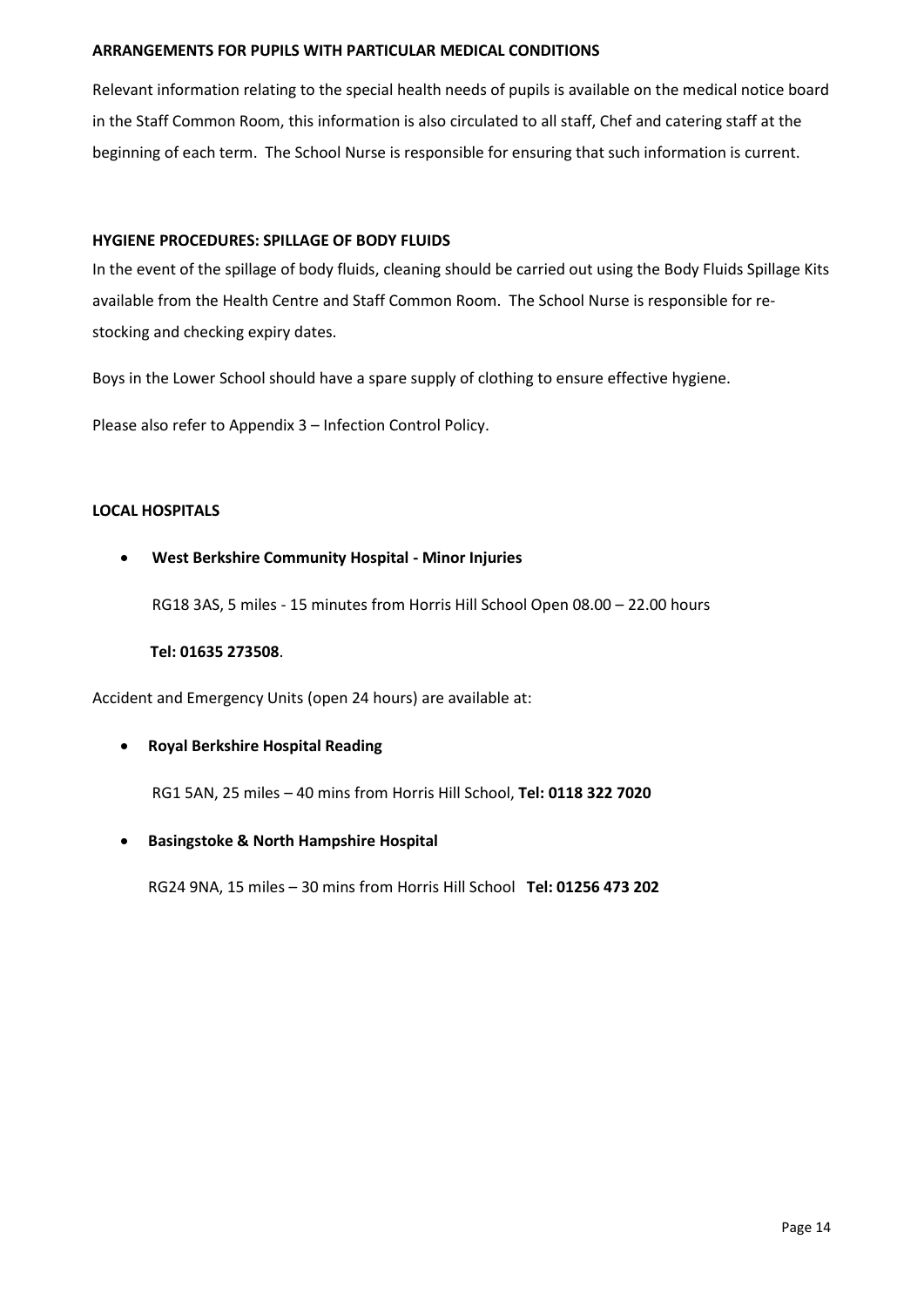#### **APPENDIX 1 - HEAD LICE POLICY**

**Purpose of the Policy**; To promote knowledge, Identification and Treatment of Head Lice.

#### **What are head lice?**

Head lice are tiny, wingless insects that live exclusively on the human scalp feeding on blood. Adult lice lay eggs, known as nits, that once hatched take 6-10 days to become fully grown. Once mature, they can crawl from head to head.

It is approximately the size of a pin head but can become the size of a match head. It is greyish brown in colour but both the louse and the eggs it lays can change colour to match hair colour. Each leg ends with a claw which grasps the hair which is how it moves around the hair close to the scalp.

A louse does not walk on the scalp and has difficulty walking on flat surfaces. The louse feeds only on human blood, approximately five times per day. The louse eggs have an incubation period of seven to eight days, within 7-14 days of hatching the louse becomes an adult, begins to mate, and the females start to lay eggs. Live eggs are skin coloured, whereas the cases of dead eggs (nits) are white and remain glued to the hair. Sometimes the appearance of a rash at the back of a neck is the first indication of infection.

Head lice cannot fly, jump or swim. They are spread by head-to-head contact and climb from the hair of an infected person to the hair of someone else. Children are often affected by head lice because they tend to have more head-to-head contact while at school or during play. Head lice are most common in children between 4 to 11 years old although anyone with hair can catch them.

Head lice will not be eradicated in the foreseeable future, but a sensible, informed approach, will help to limit the problem. Head lice infections are not primarily a problem of schools but of the wider community. At any one time most schools will have a few children who have active infection.

Bites form head lice can cause intense itching and irritation to the scalp, which may only appear 2 months after initial infestation.

#### **Like the common cold, anyone can catch head lice.**

#### *Life cycle*

There are 3 forms of head lice: [nits,](https://www.gov.uk/guidance/head-lice-pediculosis#nits) [nymphs,](https://www.gov.uk/guidance/head-lice-pediculosis#nymphs) and [adults.](https://www.gov.uk/guidance/head-lice-pediculosis#adults)

*Nits* are head lice eggs. The oval, yellowy white eggs are hard to see and may be confused with dandruff. They attach themselves to the hair shaft, and take about a week to hatch. The eggs remain after hatching, and many nits are empty egg cases.

*Nymphs;* hatch from the nits. The baby lice look like the adults, but are smaller. They take about 7 days to mature to adults, and feed on blood to survive.

*Adults;* are about the size of a sesame seed, have 6 legs, and are tan to greyish-white. The legs have hooklike claws to hold onto the hair with. Adults can live up to 30 days and feed on blood.

**Reassuringly, head lice cannot fly, jump or swim. They are spread by close contact which is why children are so susceptible**.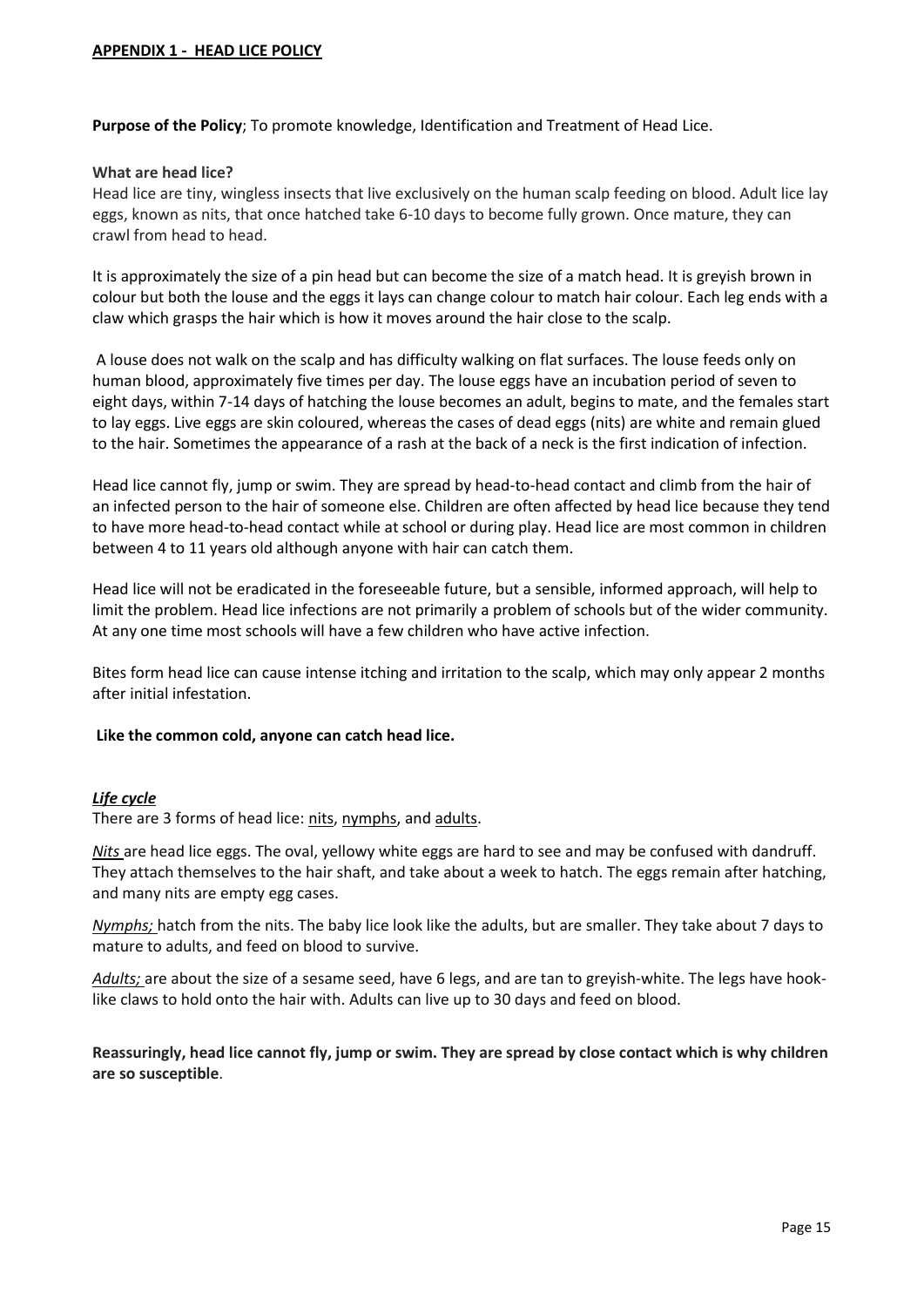# *How to spot head lice*

Scratching will usually tip you off to their presence. It's not particularly easy to see head lice so 'detection combing' is the best way to find them. Using a special fine-toothed head lice comb (with tooth spacing of less than 0.3mm to trap the smallest lice) to comb through the hair. This works better on wet hair but can be used on dry hair, too.

• Wipe the comb after each stroke so you don't just move the nits about, the lice or the eggs will soon show up then if they're there.

# *Treatment:*

- Regular nit checks by Health Centre Nurse
- Boarding House Parents concerned or suspect nits on a pupil to refer to Health Centre
- Pupils who are anxious they may have head lice to be referred to Health Centre
- Tea Tree Oil is one of the few natural ingredients that lab tests have shown to be effective. Tea tree shower gel/shampoo is used in boarding houses and Changing Room Showers as prevention.
- Inform Boarding House and check all pupils in dormitories the pupil shares
- After finding head lice, Hedrin Once spray gel is applied according to manufacturer's instructions
- The silicone-based ingredient Dimeticone (found in Hedrin, Hedrin Once and Nyda) kills lice and eggs by coating them and smothering them. Unlike insecticide treatment, head lice cannot develop resistance to them
- Treatment & following checks are noted in the Pupil's Record Card
- Inform Parents
- Pupil's combs in Boarding are washed in hot soapy water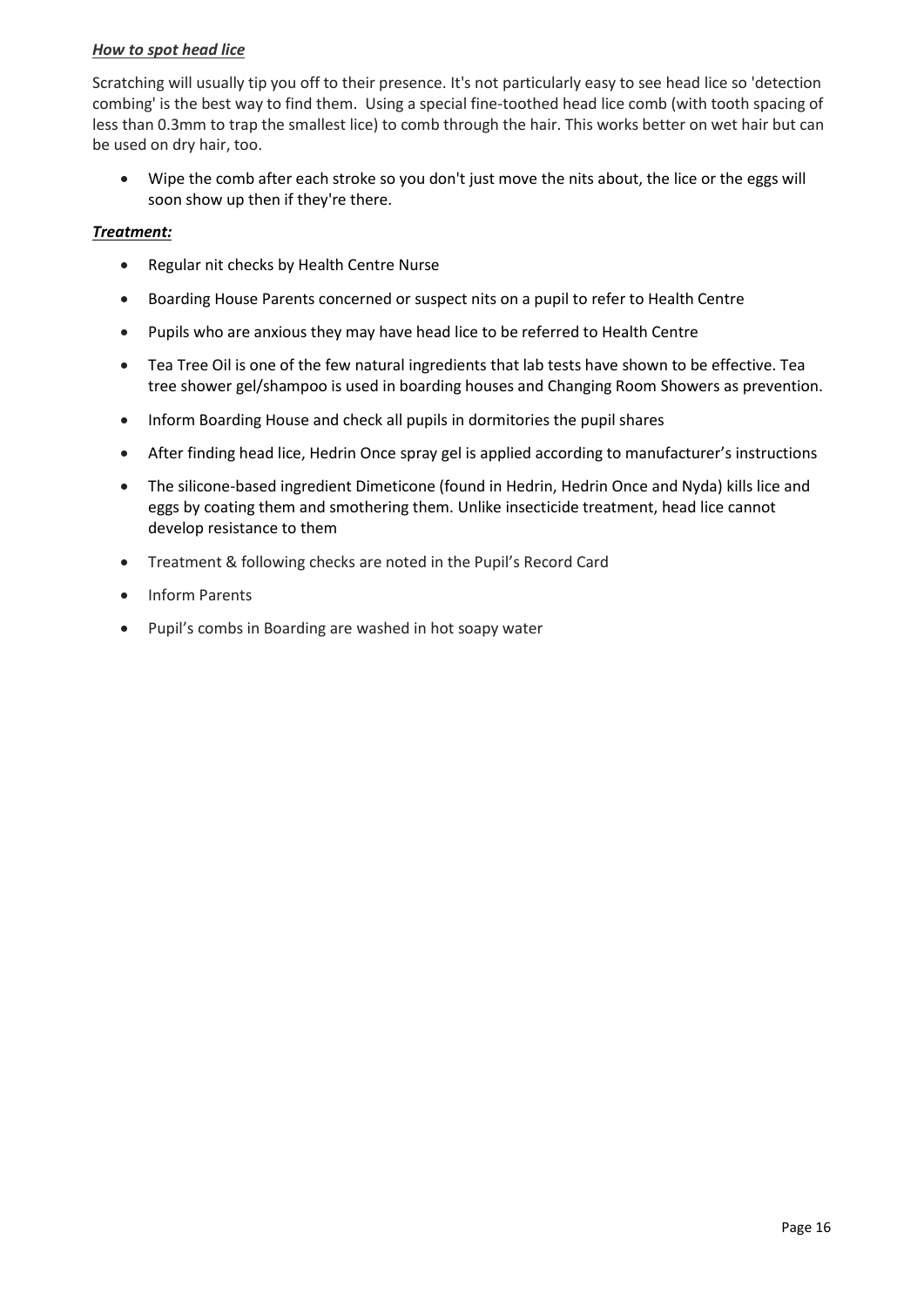# <span id="page-16-0"></span>**APPENDIX 2 - ENURESIS POLICY (Bedwetting)**

*Purpose of Policy*: To identify Pupils who are affected by Enuresis and together with house staff manage the condition medically, socially and psychologically.

Nocturnal Enuresis Affects 1 – 2 out of every 100 teenagers.

Doctors do not know why but more than twice as many boys as girls have enuresis.

#### Possible Causes

- Hormonal problems insufficient antidiuretic hormone (ADH) allows the body to produce too much urine at night
- Bladder problems small bladders that cannot hold enough urine, or bladder spasms
- Genetics can be a familial tendency, a gene has been identified that causes enuresis
- Sleep problems sleeping so deeply that they do not wake
- Messages between bladder and brain the brain does not respond to the signal that a child's bladder is full
- Medical conditions constipation, urinary tract infections, diabetes can trigger
- Psychological problems stress e.g. divorce, death of a friend or family member, moving house or school or any family tension can feel overwhelming

#### Management

- Encourage the pupil to go to the toilet just before bedtime.
- Use a waterproof mattress cover and make sure that house staff are aware of the potential problem so that a wet bed can be reported discreetly.
- If it is causing a problem contact parents (subject to the pupil's consent, depending on age) and encourage the pupil to see a doctor to rule out the possibility of a medical condition
- Use a bedwetting alarm- detects moisture, this can be discussed with the Doctor
- At all times, treat the matter with discretion, sensitivity and appropriate confidentiality
- Inform Health Centre, where a record will be kept of frequency of bed wetting occurrences
- Discussion with the Parents & referrals to the School Doctor will be arranged by the Health Centre should Enuresis be prolonged and or frequent or causing the pupil distress.
- <span id="page-16-1"></span>• Health Centre will liaise and keep the Boarding House informed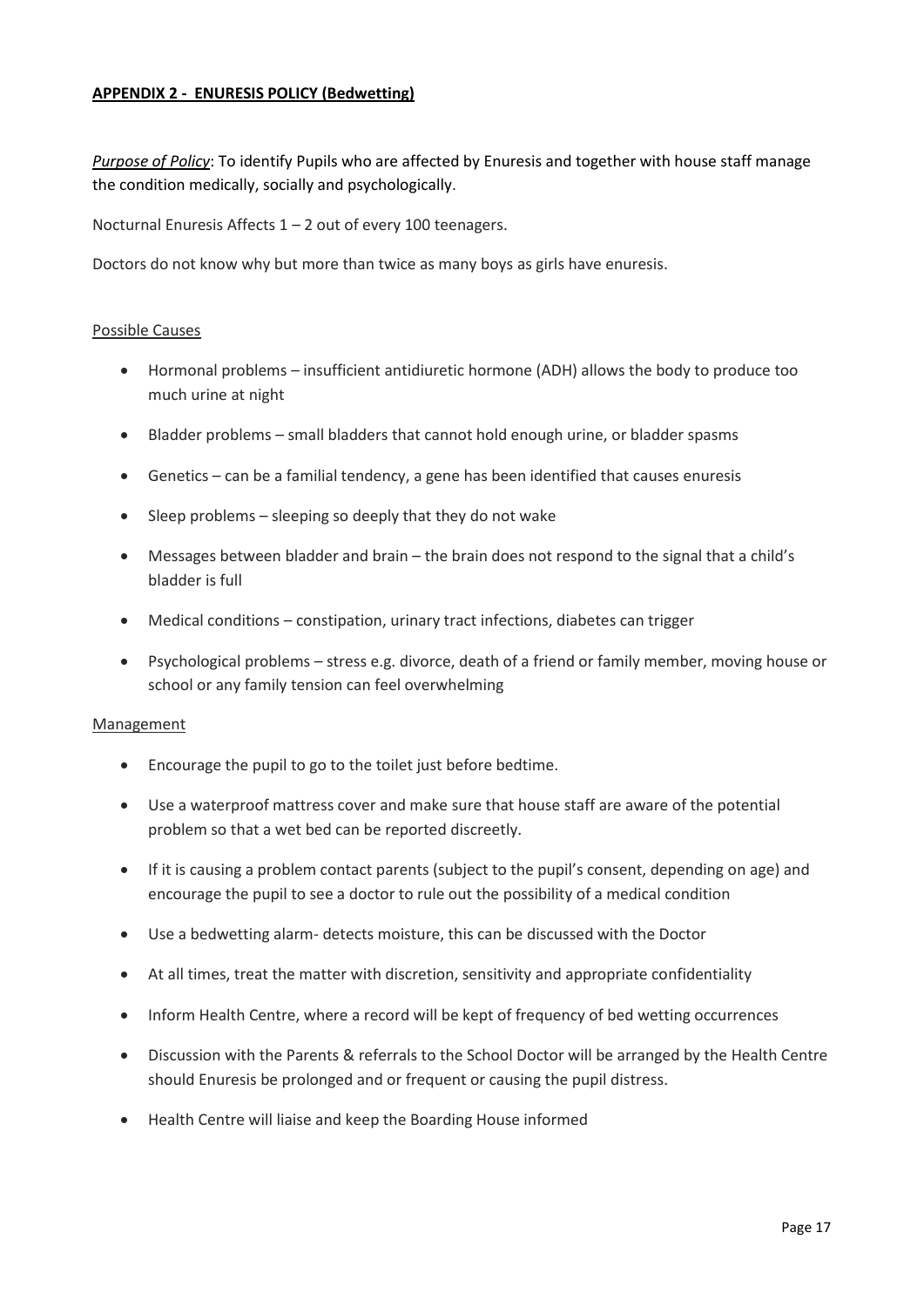## **APPENDIX 3 - INFECTION CONTROL POLICY**

Refer to the document published by Public Health England: "Guidance on Infection control in Schools and other childcare settings". (April 2017)

# **Refuse disposal in Health Centre**

- Body fluids/waste e.g. blood into yellow and black striped plastic bags
- Paper/tissue into black bags
- Needles and sharps- into yellow plastic sharps container
- Soiled linen- rinsed in Health Centre and sent to laundry in a marked, sealed plastic bag.

Yellow bags to be deposited in HORRIS HILL Bin site special CLINICAL WASTE CONTAINER. Sharps Containers are taken to Eastfield House surgery for disposal.

## **Isolation of a pupil diagnosed with an infectious condition**

If a boy is suspected of harbouring an infectious condition he must be admitted to the sick bay and barrier nursing techniques commenced. If the condition is infectious:

- Discharge the pupil to his parents/guardians care, if possible.
- If the pupil is to remain at school, continue nursing him in the Sick Bay.
- Meals and tea as appropriate to the pupil's condition, to be supplied to the patient in the Sick Bay.
- Receiving and distribution of school and reading matter to be regulated by the School Nurse on duty.
- Strictly no visitors allowed, unless permission is given by the Nurse. These visits are to be controlled by the School Nurse on duty.
- Bathroom facilities restricted to the patient in the Sick Bay only.

The Health Centre has the facility to admit six boys to the Sick Bay at any given time. If a pandemic should occur alternate arrangements would be made by the Headmaster and Lead Nurse. See Pandemic Response Policy – Appendix 10.

For children in the EYFS (Reception class) parents are made aware of the following guidelines for illness to ensure that infection does not spread:

| Illness               | Period to be kept away from school.        |
|-----------------------|--------------------------------------------|
| Temperature           | The child must be kept at home until well. |
| Conjunctivitis        | Child to be kept at home until eyes are no |
|                       | longer weeping.                            |
| Hand, foot and mouth  | The child must be kept at home until well. |
| Chickenpox            | 5 days from onset of rash                  |
| <b>German Measles</b> | 6 days from onset of rash                  |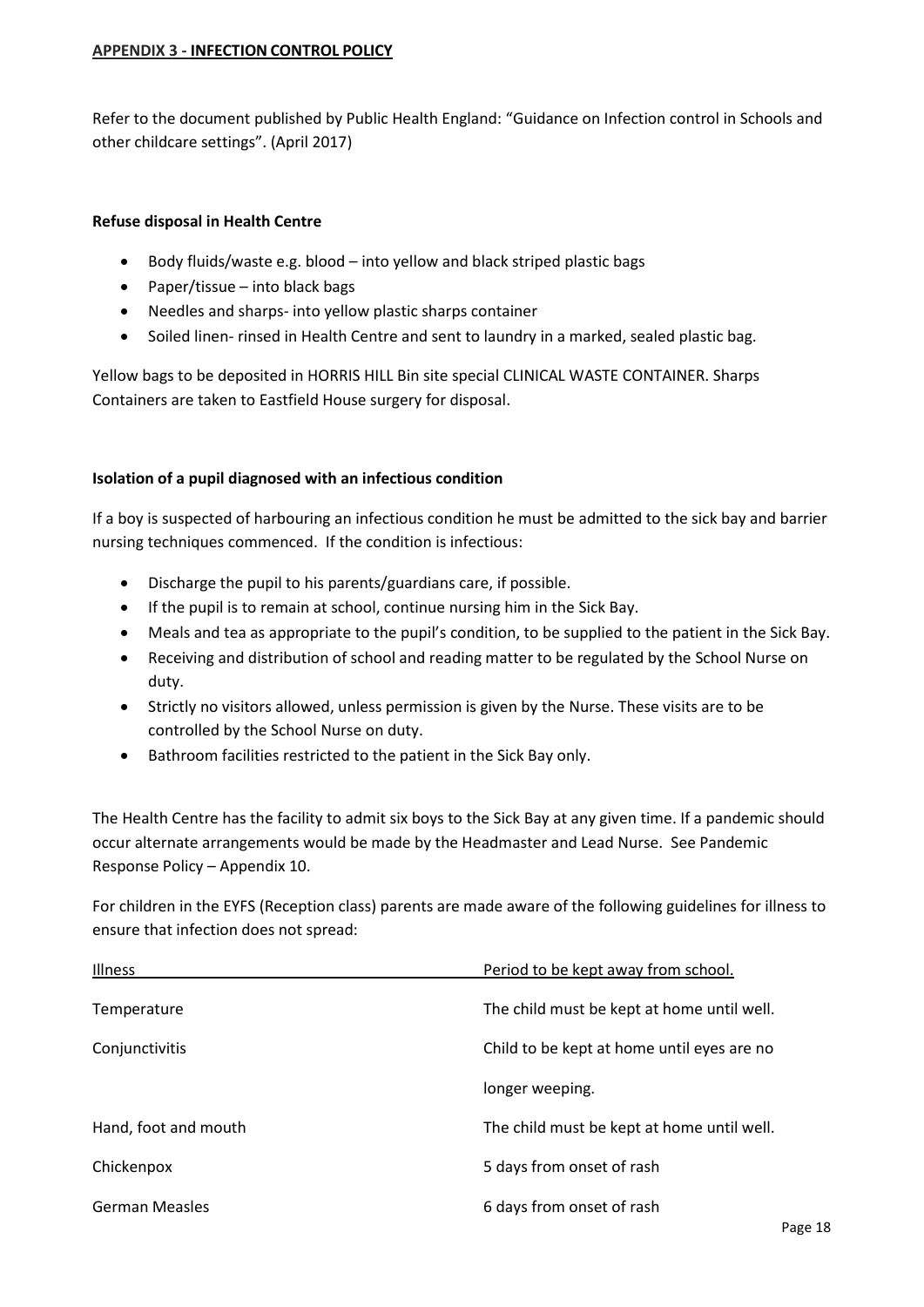| Impetigo                  | Until lesions are crusted and healed or 48 hours. |
|---------------------------|---------------------------------------------------|
|                           | after commencing antibiotic treatment             |
| Scarlet Fever             | Child can return 24 hours after commencing        |
|                           | appropriate treatment.                            |
| Diarrhoea and/or vomiting | 48 hours from last episode of vomiting or         |
|                           | diarrhoea.                                        |

For headlice, ringworm and threadworm, parents will be asked to treat their child before returning them to school.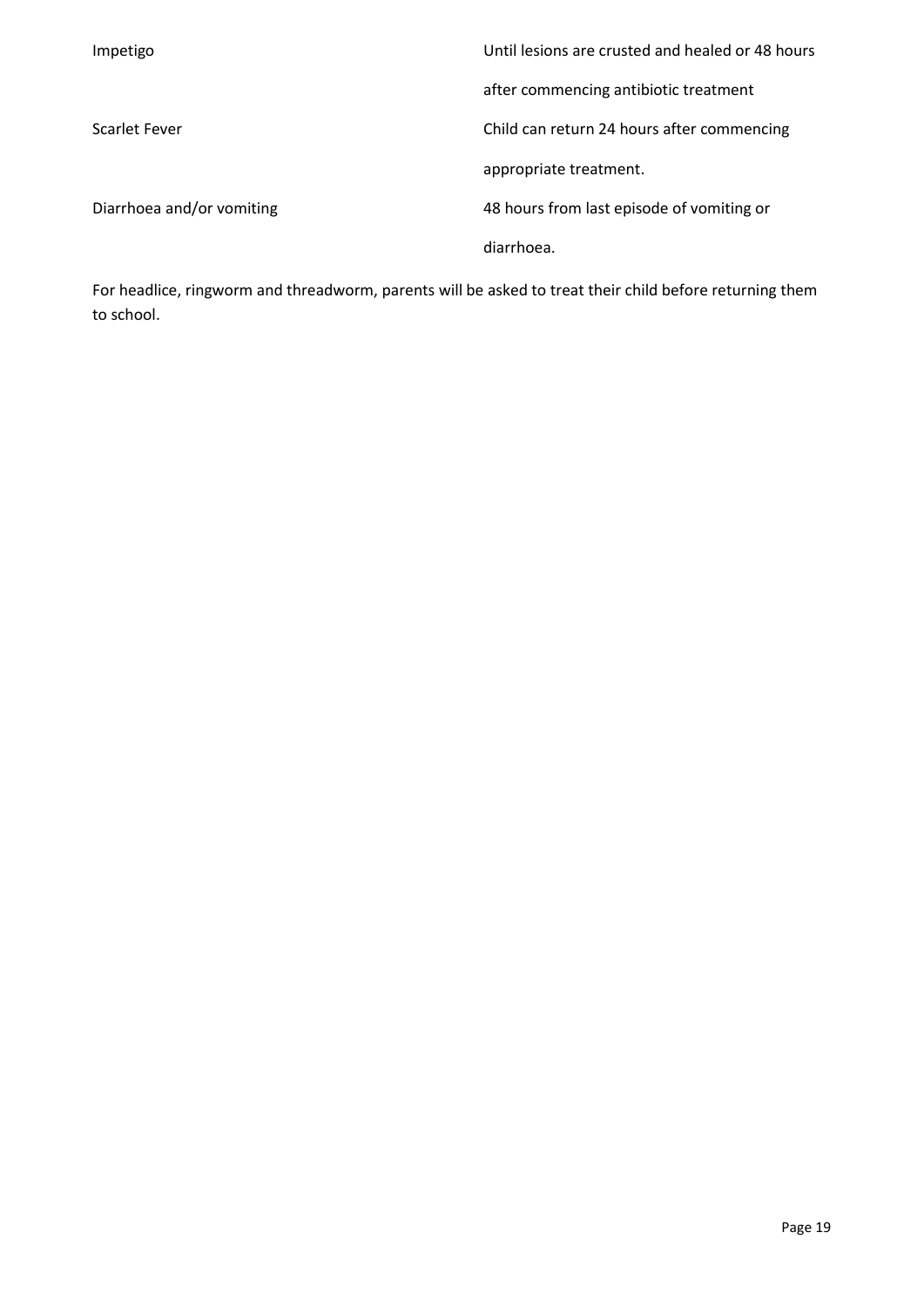# <span id="page-19-0"></span>**APPENDIX 4 - ASTHMA POLICY**

#### **Purpose of this Policy:**

To manage Asthma and support of the pupil with Asthma while boarding, managing the pupil's regular medication to prevent Asthma attacks.

Pupils with Asthma are welcome at Horris Hill and will be encouraged to take part in all school activities.

All parents are asked on the Medical Questionnaire if their son has Asthma and its treatment. The Health Centre keeps a record of all pupils with Asthma, details of Asthma treatment and Asthma medication is kept in the Health Centre, which is open 24 hours. All Pupils with Asthma are reviewed annually by the School Doctor.

Asthma inhalers are taken on all school trips including sports fixtures.

The Sports Staff are aware of the practical management of asthma. The aim is for all but the most severely asthmatic pupils to take part in games and matches.

All staff have access to information on how to help a pupil who has an asthma attack and what to do in an emergency.

*It is essential for people who work with children and young people with Asthma to know how to recognise the signs of an asthma attack and what to do if they have an asthma attack.*

#### **What is Asthma?**

During an Asthma attack, the muscles of the air passages of the lungs go into spasm and the lining of the airways swell. This causes the airways to become narrowed and breathing becomes more difficult, especially exhalation, reducing the next intake of breath. This in turn causes a reduction of oxygen the person is able to inhale.

Asthma may be triggered by;

- Pollen
- Cigarette smoke
- Exercise
- Extremes of temperature

#### **Common Signs of an Asthma attack**

- Coughing
- Shortness of breath
- Wheezing sound
- Tightness in chest
- Being unusually quiet
- Difficultly speaking full sentences
- Sometime younger children express feeling tight in chest as tummy ache
- Difficult breathing with prolonged outbreath
- Distress & anxiety
- Blue tinge around lips, earlobes and nailbeds (cyanosis)

#### **Emergency Asthma inhalers are based:**

- Health Centre
- Staff Common Room, on top of the defibrillator
- **Reception**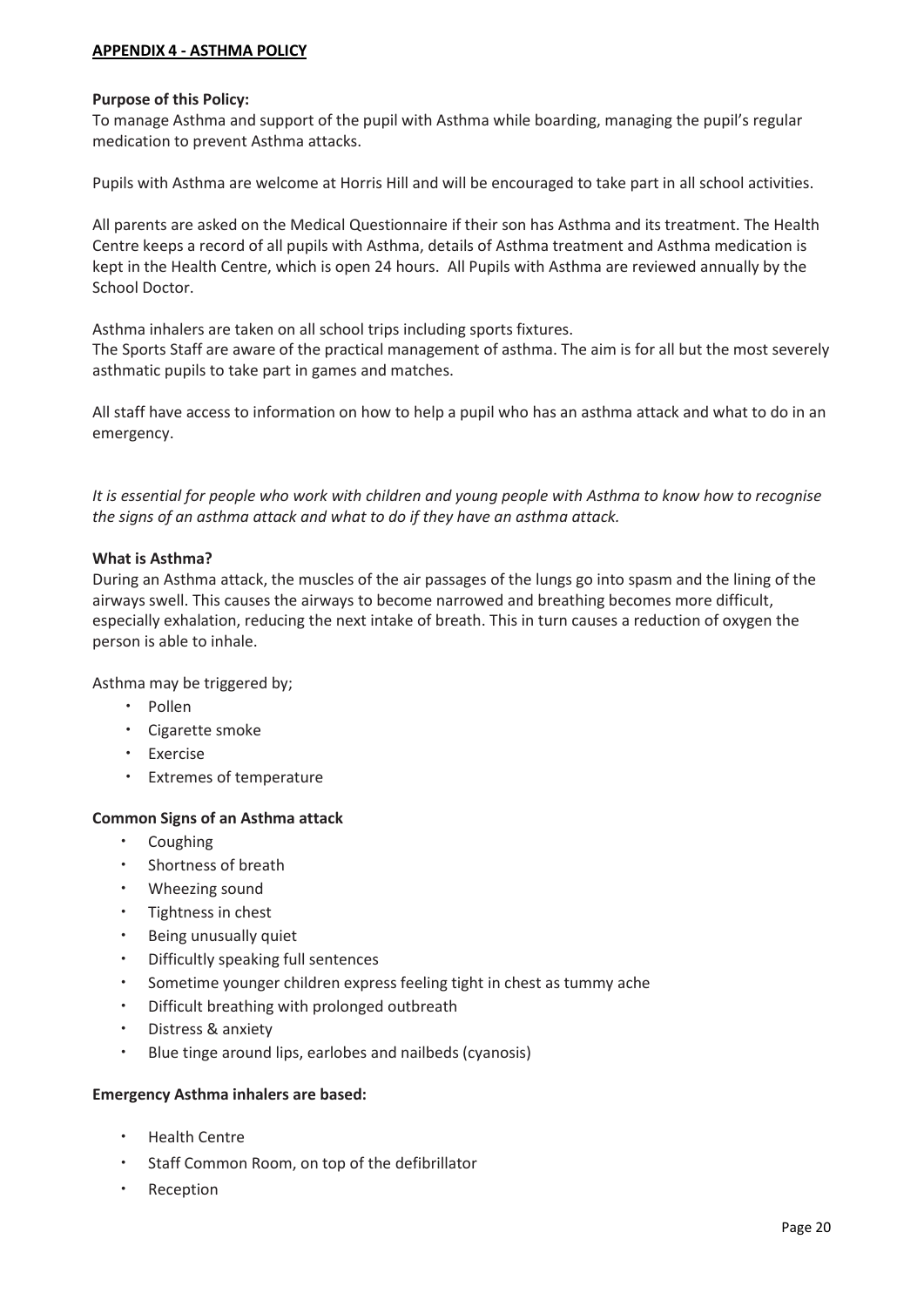- Sports bags (ie Nurse's pitch-side First Aid red backpack and with a member of staff taking cross country)
- In the kitchen of the new Cricket Pavilion
- In each boarding house
- Sports Hall
- Kitchen Garden

# **What to do if a child has Asthma attack:**

- Keep calm
- Encourage the child or young person to sit up and slightly forward do not hug or lie them down
- Call the Health Centre mobile **07776 203910.** There is also an emergency mobile in the New Pavilion with the Health Centre number logged in the contacts.
- **Make sure the child or young person takes two puffs of reliever inhaler (usually blue)**  *immediately* **– preferably through a spacer**
- Ensure tight clothing is loosened
- Reassure the child
- Do not move the child until the School Nurse is present.

#### **If there is no immediate improvement**

Continue to give 2 puffs of the blue reliever inhaler every 2 minutes, up to 10 puffs.

#### **Call 999 urgently if:**

- The child or young person's symptoms do not improve in 5–10 minutes.
- The child or young person is too breathless or exhausted to talk.
- The child or young person's lips are blue.
- You are in doubt.
- If the pupil becomes unconscious and is **NOT** breathing please give mouth to mouth resuscitation

#### **After a minor asthma attack**

- Minor attacks should not interrupt the involvement of a pupil with asthma in school. The School Nurse will advise.
- Do not move the child from the point of origin.
- When the pupil feels better they can return to school activities.
- The School Nurse will inform parents/carers when their child has had an asthma attack.

#### **Important things to remember in an asthma attack**

- *Never leave a pupil having an asthma attack – do not move the child from the point of origin.*
- Reliever medicine is very safe. During an asthma attack do not worry about a pupil overdosing.
- Contact the School Nurse.
- The Health Centre will contact the pupil's parents or carers after calling the ambulance.

#### **Management of Pupils with Asthma:**

- All Asthma medication handed into the Health Centre at the beginning of term
- Ventolin (Blue inhaler) is taken to sports venues, sport away or school trips
- Regular asthma prevention medication (brown inhaler-Clenil) as per individual care plans.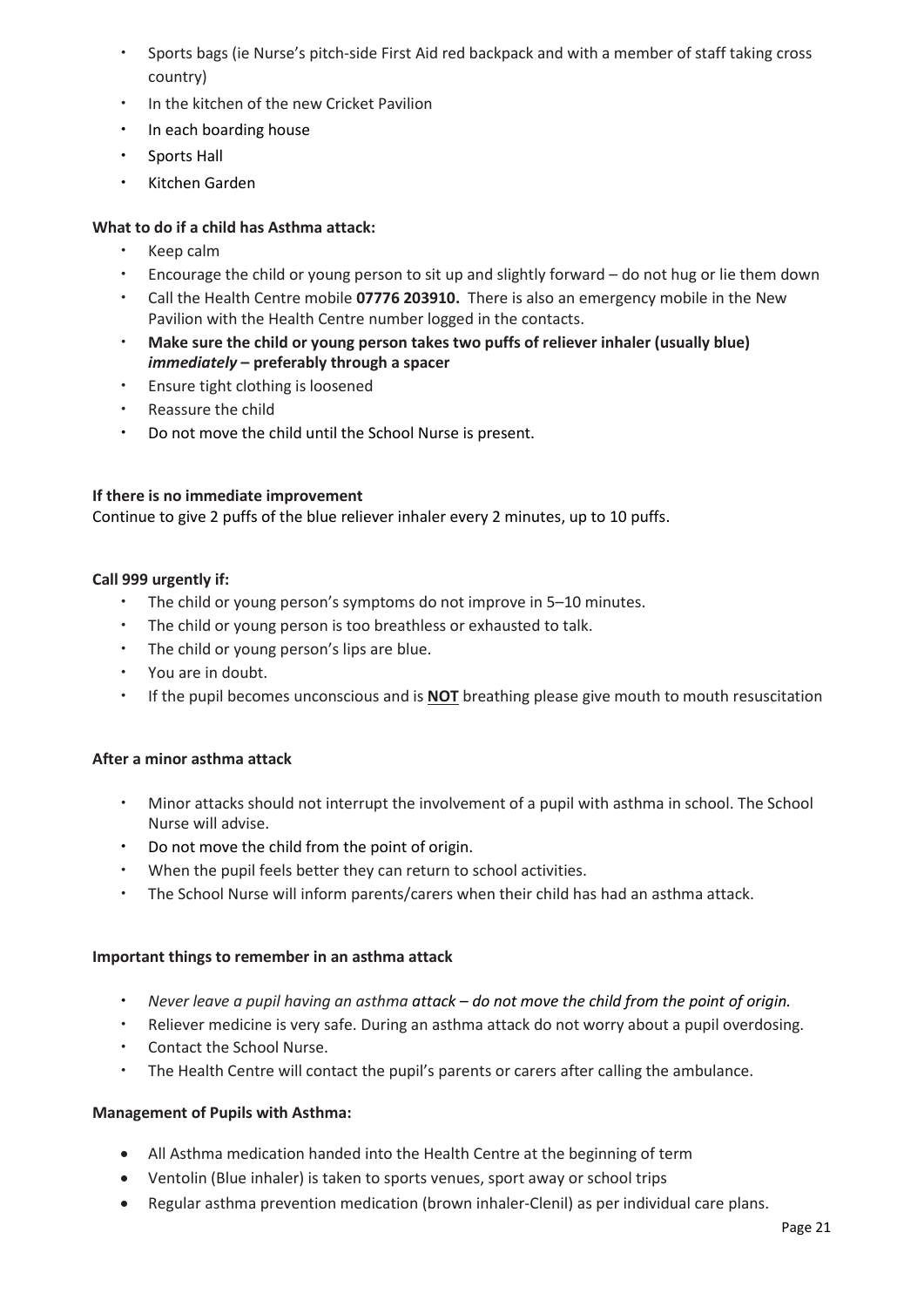- Monitor inhalation technique & use of spacer
- Away Trips lists will identify those pupils with Asthma
- Asthma attacks are reported to the Health Centre
- Regular monitoring & review by the school Doctor is conducted annually

# *Teaching Children about Asthma; Asthma UK believes all Pupils should be taught about Asthma. This may be included in the National Curriculum.*

- *Science KS 1 & 2; Life processes & living things – Personal Health, Asthma & effects on the function of the Lungs*
- *DT KS 1 & 2; Knowledge & Understanding, areas of products & applications how different asthma inhalers work*
- *Geography KS1 & 2; Thematic studies Asthma & it's relationship to environmental & air quality*
- *History KS 1 & 2; Studies of Local History and the change in the local environment caused by changes in Industry & Transport*

## **Asthma Training**

• Regular training & updating of all school staff who come into regular contact with pupils with Asthma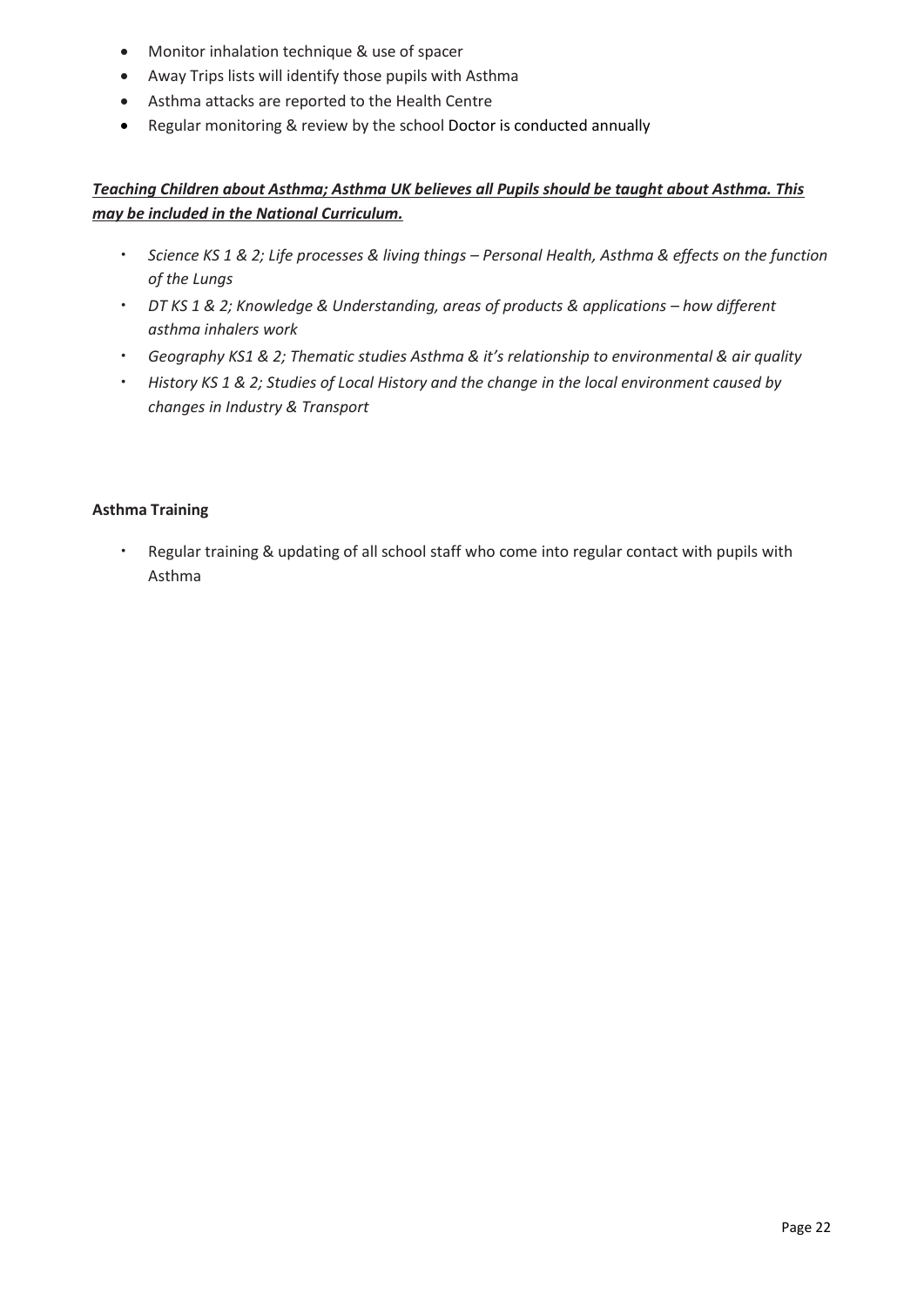# <span id="page-22-0"></span>The Purpose of this Policy:

- To identify the signs and symptoms of a head injury including concussion.
- To implement correct management of a head injury including concussion.
- To guide the pupil, staff and parents through a recovery period and return to normal activities programme.

## Introduction: what is concussion?

Concussion is a sudden, short lived loss of mental function that occurs after a blow or other injury to the head. It is the most common but least serious type of brain injury.

## The three main causes of concussion are:

- Involvement in a road accident
- An accidental trip or fall
- Taking part in sporting or other recreational activities e.g. cycling, football, rugby, hockey or judo.

# Preventive measures implemented to reduce a risk of head injury:

- All pupils and staff travelling in a motor vehicle are to wear seat belts.
- Staff on duty to monitor pupils' activities during organised and free play ensuring safe practice.
- Wet or slippery areas in the school are marked by a "wet area" board. Grit/ salt is applied to walk ways in the event of snow or ice.
- Pupils are to wear cycling helmets when cycling or when using a rip stick or skateboard.
- Correct and appropriate sports gear to be worn when practicing or playing matches.
- Sports staff manage and guide the boys during games ensuring correct technique and appropriate rules are followed.
- Teacher / coach training on concussion including: prevention, recognition, management and rehabilitation updates are delivered.

# Symptoms of Concussion:

Symptoms of concussion may appear immediately, may become evident after a few hours, or evolve and worsen over a few days. Symptoms may include, but are not necessarily limited to:

- Loss of consciousness (even for a brief spell) after the head injury.
- A period of confusion, a blank expression, or a delay in answering questions immediately after the head injury.
- Periods of memory loss amnesia
- Headache or head pressure
- Dizziness, loss of balance or clumsy movements
- Disturbances in vision, such as "seeing stars", blurry or double vision
- Sensitivity to light and / or sound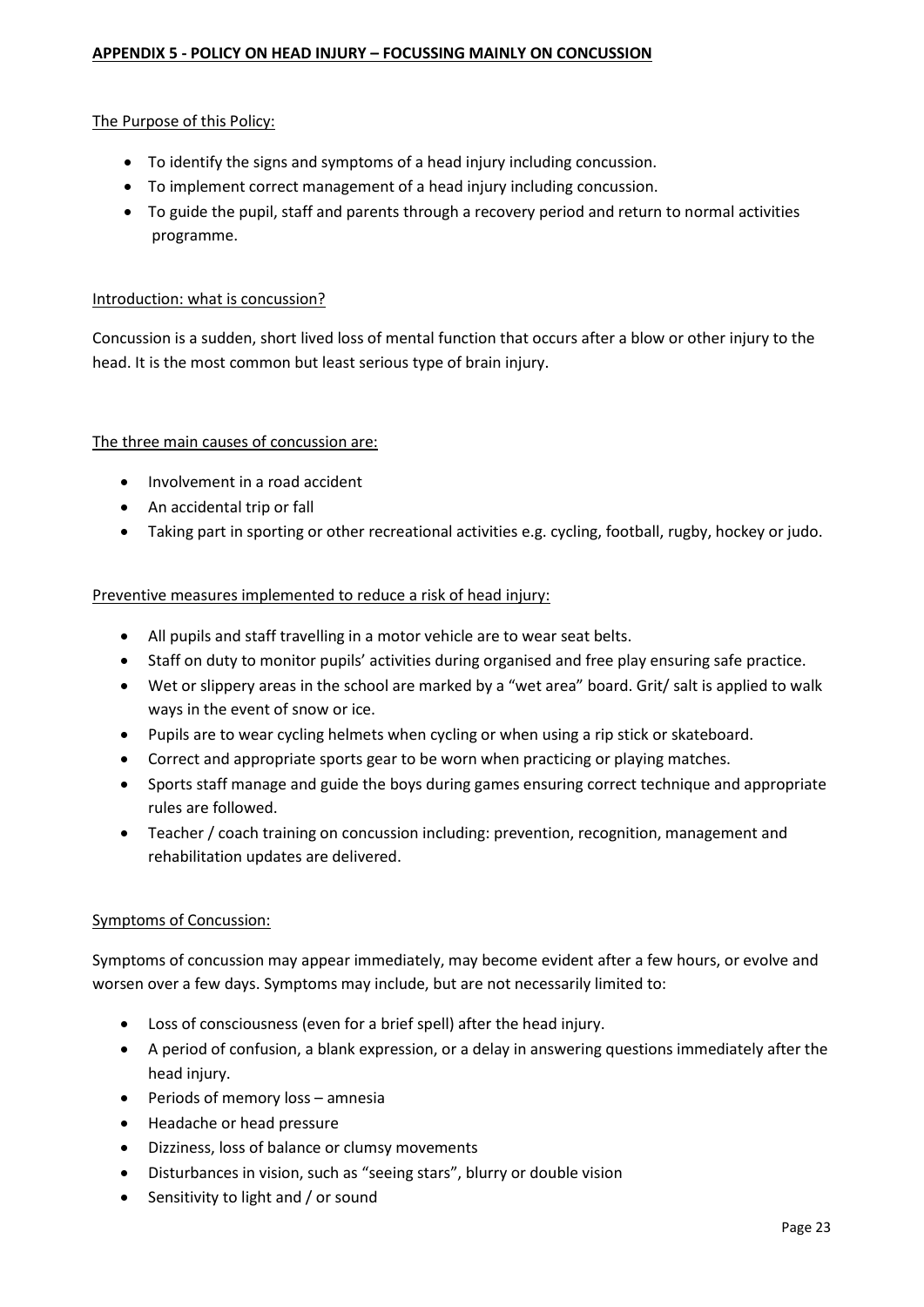- Nausea, vomiting or loss of appetite.
- Slowed reaction times and /or concentration or focussing problems.

# Symptoms of concern following a head injury:

If any of the following symptoms are noted following a head injury, contact the nurse on duty immediately or dial 999.

- Headaches become worse
- Seizures occur
- Pupil looks drowsy and /or cannot be awakened from sleep
- Continuous or repeated vomiting
- Slurred speech and /or unable to identify and recognise people and places
- Dilated or pinpoint, or unequal change in pupil size
- Facial drooping
- Weakness or feeling of numbness in arms or legs

## Management following a suspected concussion:

If a concussion is suspected:

- Implement relevant First Aid procedures
- Call the Health Centre **07776 203910**
- Do not remove the pupil from the site of injury until advised to do by either the Nurse or Medical staff attending to the pupil.
- The pupil will be assessed by the Nurse on duty and relevant management implemented including referral to a medical officer or the A&E department.
- Parents / guardians of the pupil will be notified of a confirmed concussion and updated on further management.

# Further management of the pupil:

- Staff and House parents will be informed and asked to look out for symptoms as listed above.
- Any change in symptoms must be reported to the nurse on duty immediately.
- Staff will be notified and given an estimate as to how long the pupil is to be off sport.
- The pupil will be monitored by the school nurse daily and more frequently if required.

Regular monitoring by the school Doctor will be arranged at the weekly Doctors' clinic, or in case of a change in condition, immediately. The school Doctor will advise when the pupil may return to normal school and sporting activities - Graduated return to play guidelines.

Maddocks questions offer a quick practical tool which can be administered at the site of injury. An incorrect response may indicate concussion and requires immediate nurse/ medical intervention.

These questions can be adapted for all incidences. E.g. following a car accident: where are you travelling from and to? What time did you leave?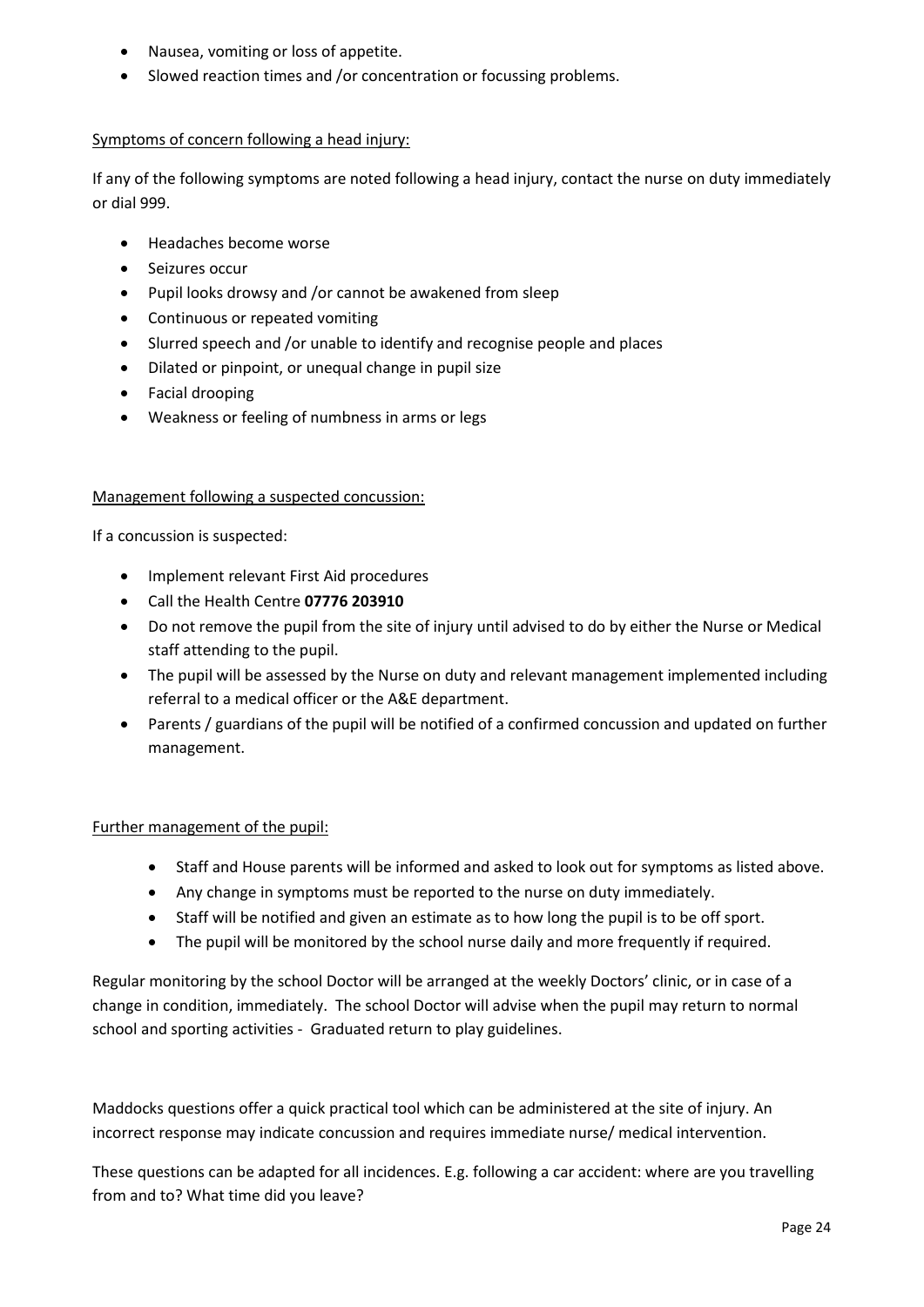## **Maddocks questions:**

- Which field are we at?
- Which team are we playing today?
- Who is your opponent at present?
- Which half /period is it?
- How far into the half is it?
- Which side scored the last try/goal/point?
- Which team did we play last?
- Did we win last week?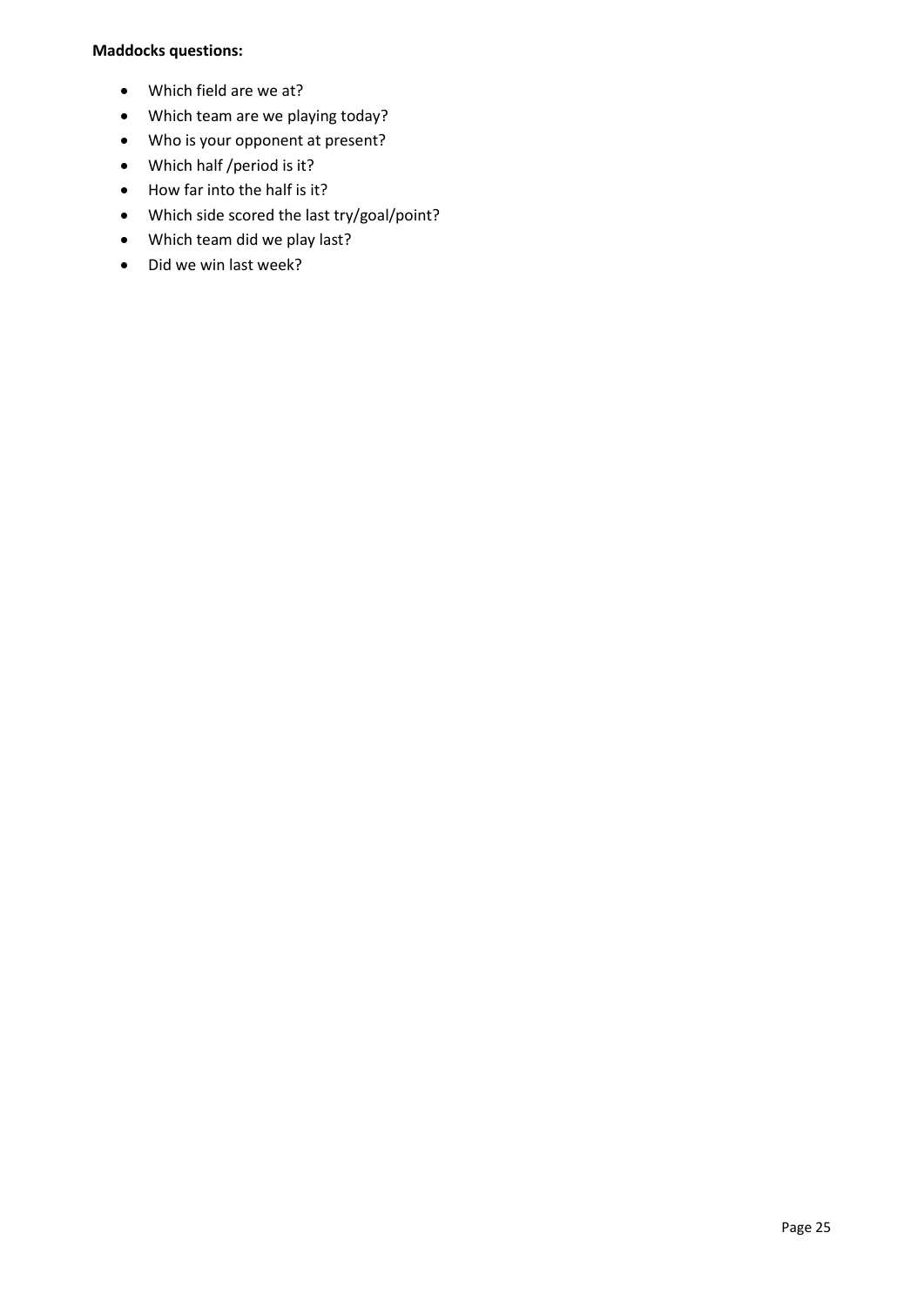#### <span id="page-25-0"></span>**Purpose of this Policy:**

To manage Anaphylaxis and the support of the pupils with severe allergies to prevent Anaphylactic shock.

All parents are asked on the Pupil Medical Questionnaire if their son has any allergies and their treatment for this.

The Health Centre keeps a record of all pupils with severe Allergies and details of Anaphylaxis treatment.

The pupil will be prescribed 2 adrenaline auto injectors (AAIs) both of which will be kept together in a named orange anaphylaxis kit located in the Staff Common Room. An emergency AAI is also kept in the boy's dormitory.

Additional Anaphylaxis Emergency treatment and information is communicated with all Staff, kept with the Pupil's Anaphylaxis Emergency Treatment and displayed in the Staff Common Room.

All pupils with Anaphylaxis are seen by the school Doctor on entry to the school and following an Anaphylactic episode. Staff receive Anaphylaxis training regularly.

The overall responsibility of Anaphylaxis treatment lies with the pupil's Consultant, while the school Doctor supports the pupil's treatment while at school.

## **What is Anaphylaxis:**

Anaphylaxis is an extreme and severe allergic reaction. The whole body is affected, often within minutes of exposure to the substance which causes the allergic reaction (allergen) but sometimes after hours.

Any allergic reaction, including the most extreme form, anaphylactic shock, occurs because the body's immune system reacts inappropriately in response to the presence of a substance that it wrongly perceives as a threat.

The symptoms are caused by the sudden release of chemical substances, including histamine, from cells in the blood and tissues where they are stored. The release is triggered by the interaction between an allergic antibody called Immunoglobulin E (IgE) and the substance (allergen) causing the anaphylactic reaction. This mechanism is so sensitive that minute quantities of the allergen can cause a reaction. The released chemicals act on blood vessels to cause swelling. In people with asthma, the effect is mainly on the lungs. There may also be a fall in blood pressure.

#### **Possible Causes**

| Food:                                                                                                                                                                                                                                                       | Non-Food:                                                                                                                                     |
|-------------------------------------------------------------------------------------------------------------------------------------------------------------------------------------------------------------------------------------------------------------|-----------------------------------------------------------------------------------------------------------------------------------------------|
| Peanuts<br>$\bullet$<br>Pulses (e.g. lentils)<br>$\bullet$<br>Tree nuts (e.g. almonds, brazil nuts,<br>$\bullet$<br>cashew nuts, hazelnuts, walnuts,<br>pistachio nuts)<br>Fish/shellfish<br>$\bullet$<br>Dairy products<br>$\bullet$<br>Eggs<br>٠<br>Fruit | Wasp/bee stings<br>٠<br>Natural latex (rubber)<br>٠<br>Certain medicines or injections (e.g.<br>$\bullet$<br>Antibiotics, Aspirin, Ibuprofen) |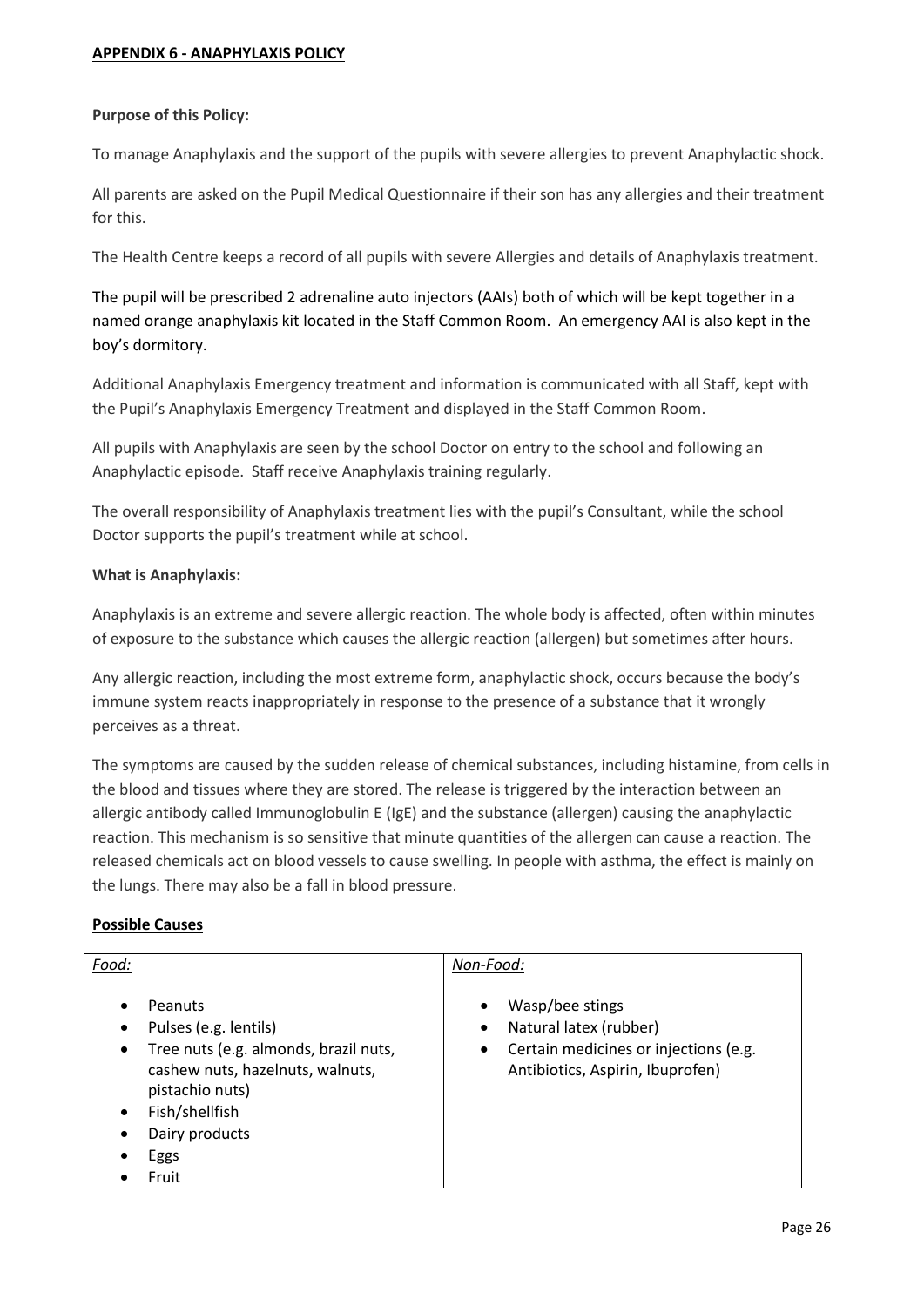#### **Symptoms;**

## **Allergic reaction:**

- Skin redness and /or itchy bumps
- Swelling of hands/feet/eyelids/mouth/lips/genitals
- Nausea, vomiting, stomach pain
- Heart palpitations
- Light headedness

# **Anaphylaxis:**

- Difficulty breathing (change in voice, dry cough, high- pitched breathing, chest tightness)
- Sense of impending doom
- Collapse/ loss of consciousness

Adrenaline occurs naturally in the body. Adrenaline injected into the muscle of the upper outer thigh is the first choice drug for the emergency treatment of anaphylaxis because it works quickly to reverse the symptoms of an anaphylactic reaction.

Adrenaline acts to raise low blood pressure, which can cause dizziness and loss of consciousness in anaphylaxis. It also relaxes smooth muscle in the lungs to improve breathing and reduces swelling around the face and lips.

## **Quick treatment guide:**

- Call the Nurse on duty **07776 203910**
- Follow individual care plans in orange anaphylaxis kits
- Dial 999 and report: Emergency Anaphylaxis, Including; name, time, place, address
- Stay with patient until paramedics arrive and send used medication pen with ambulance staff.
- Commence CPR as necessary
- To be accompanied by member of SMT in ambulance

# Epipen:

- o Grasp Epipen in dominant hand
- o Pull off the blue safety cap
- $\circ$  Hold Orange tip approximately 10cm from outer thigh and jab firmly into outer thigh, listen for click
- o Hold firmly against thigh for 10 seconds
- o Seek immediate medical help
- o Be prepared to administer second Epipen if necessary

#### Jext Pen:

- $\circ$  Grasp the Jext auto injector in your dominant hand (the one you use to write with) with your thumb closest to the yellow cap.
- o Pull off the yellow cap with your other hand.
- o Place the black injector tip against your outer thigh, holding the injector at a right angle (approx. 90°) to the thigh.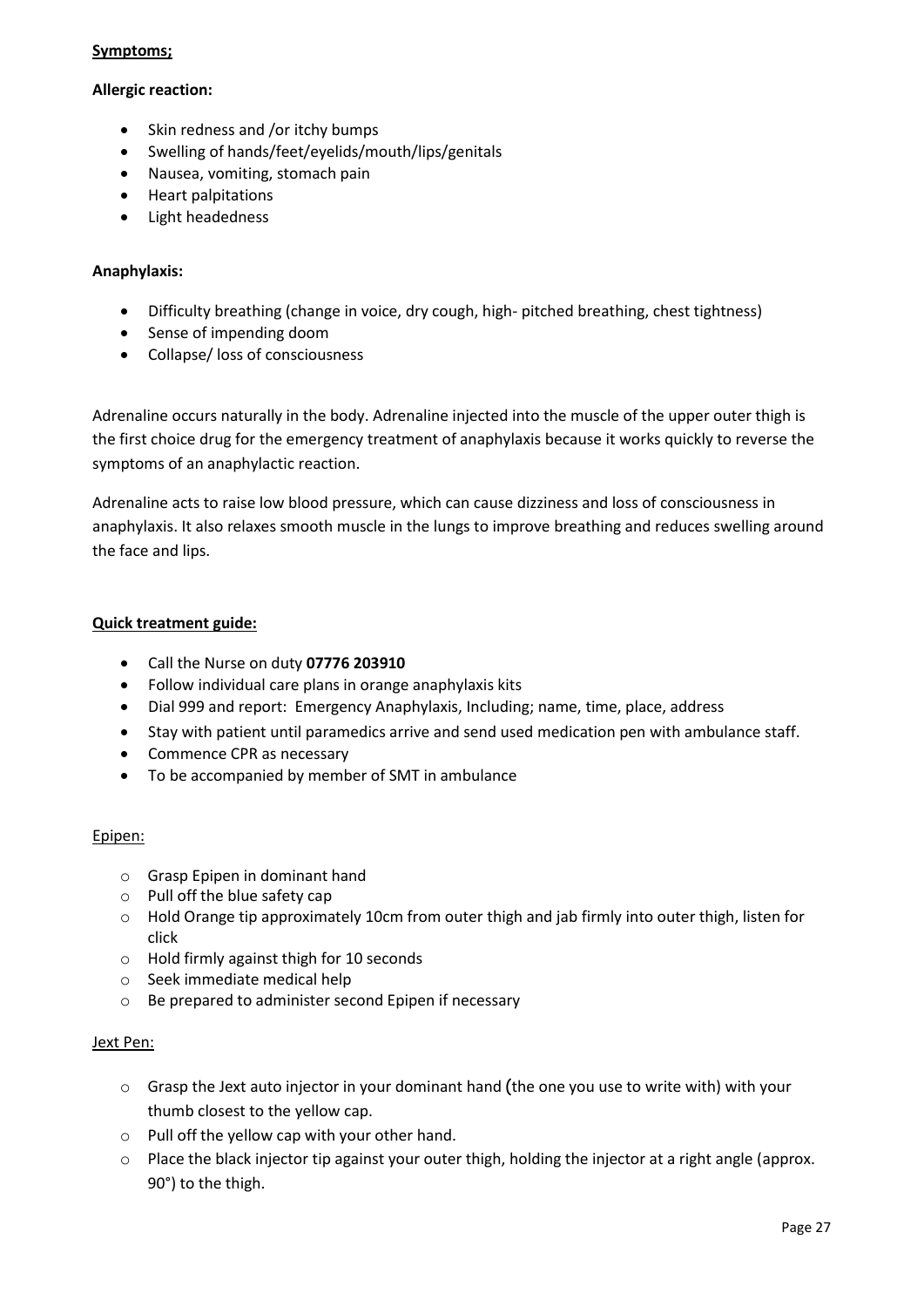- o Push the black tip firmly into your outer thigh until you hear a 'click' confirming the injection has started, then keep it pushed in. Hold the injector firmly in place against the thigh for 10 seconds (a slow count to 10) then remove. The black tip will extend automatically and hide the needle.
- o Massage the injection area for 10 seconds.
- o Seek immediate medical help
- o Be prepared to administer second Jext Pen if necessary

# *Following Anaphylaxis, the pupil needs to be seen by the school Doctor or Consultant.*

*It is important to reflect and debrief those involved and adjust pupil treatment plan as necessary*.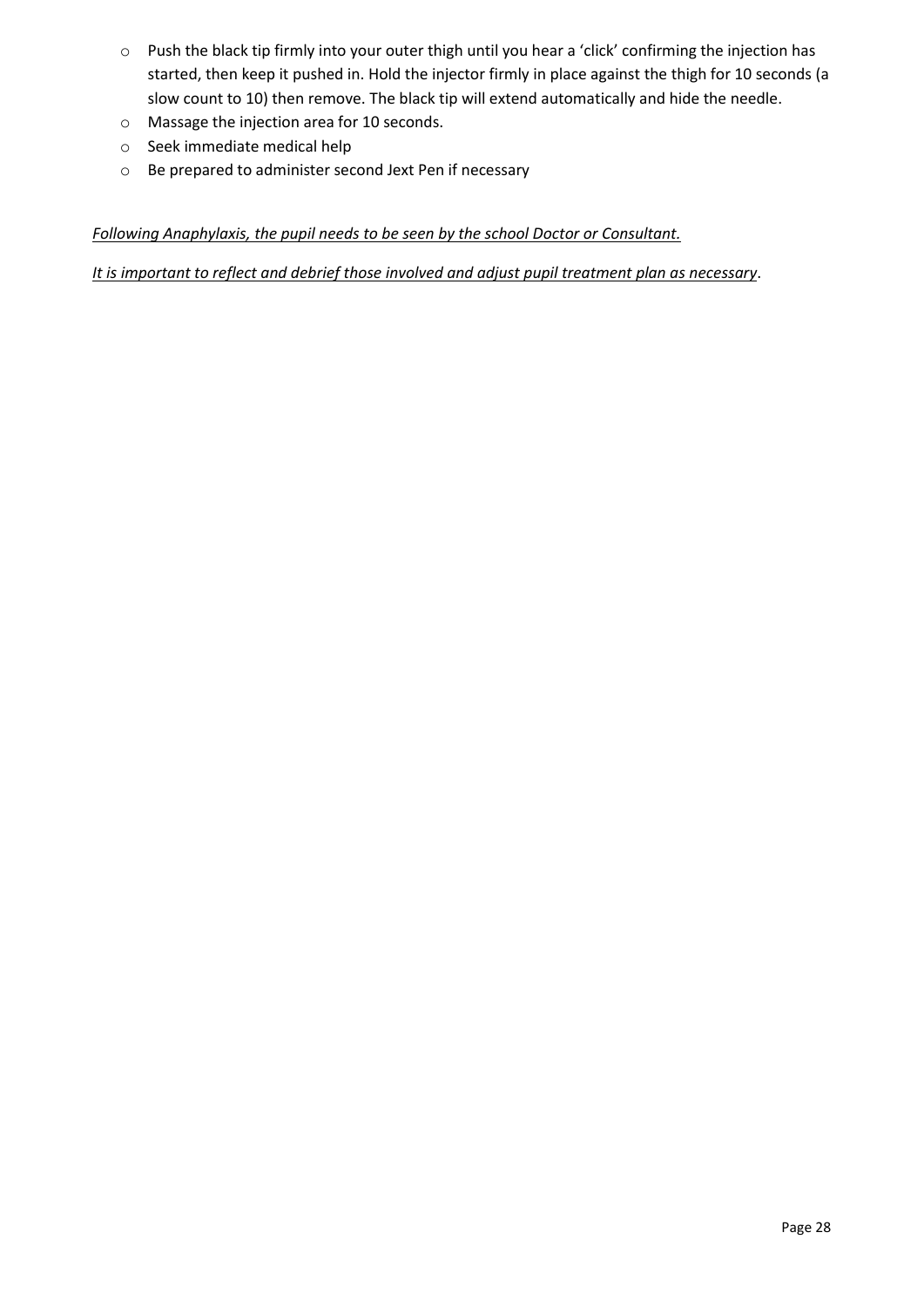#### <span id="page-28-0"></span>**Purpose of this Policy:**

To support any pupils with Epilepsy in the Boarding School setting and to provide emergency care to visitors at the point of need.

Horris Hill School recognises that Epilepsy is a common condition affecting children and supports children with Epilepsy in all aspects of school life and encourages them to achieve their full potential.

It is the parents' or guardians' responsibility to notify the school if their child suffers from Epilepsy or another condition that involves seizures. Full details are required including the severity of the condition and the name and dosage of medication prescribed.

All pupils with a diagnosis of Epilepsy/seizures will have an Individual Health Care Plan. This plan will include specific details of the pupil's condition and daily care requirements, medication, first aid procedures and emergency contact details.

All staff will be trained and competent in managing an Epileptic Seizure.

#### **What is Epilepsy:**

Epilepsy is a condition that affects the brain and causes repeated seizures, which used to be called "fits". Epilepsy is estimated to affect more than 500,000 people in the UK. This means that almost one in every 100 people has the condition. Epilepsy can start at any age, but it most often begins during childhood.

The specific cause is often not known; although in some cases – particularly those that occur later in life – are associated with damage to the brain. For example, Epilepsy can be caused by strokes, brain tumours and severe head injuries.

A seizure occurs when the nerve cells in the brain, which affect the way we think and behave, stops working in harmony. When this happens the brain's message become temporarily halted or mixed up.

#### **Medication and Control:**

People with Epilepsy usually take daily medication to control their Epilepsy so they get fewer seizures. They may also have emergency rescue medication eg Midazolam.

#### **Signs and symptoms:**

Each pupil with Epilepsy will experience the condition in a way that is unique to them. Seizures can happen at any time and generally last a matter of seconds or minutes, after which the brain returns to normal. Some pupils will get an aura or warning sign prior to a seizure. This can be a smell, taste or visual warning.

Some may feel annoyed or elated several hours prior to a seizure, and immediately before.

#### *Absence:*

Here the person stops what they are doing and may **stare, blink or look vague** for a few seconds. They are often mistaken for **daydreaming or inattention.** These are the most common types of seizure in children and young people and can occur several times a day.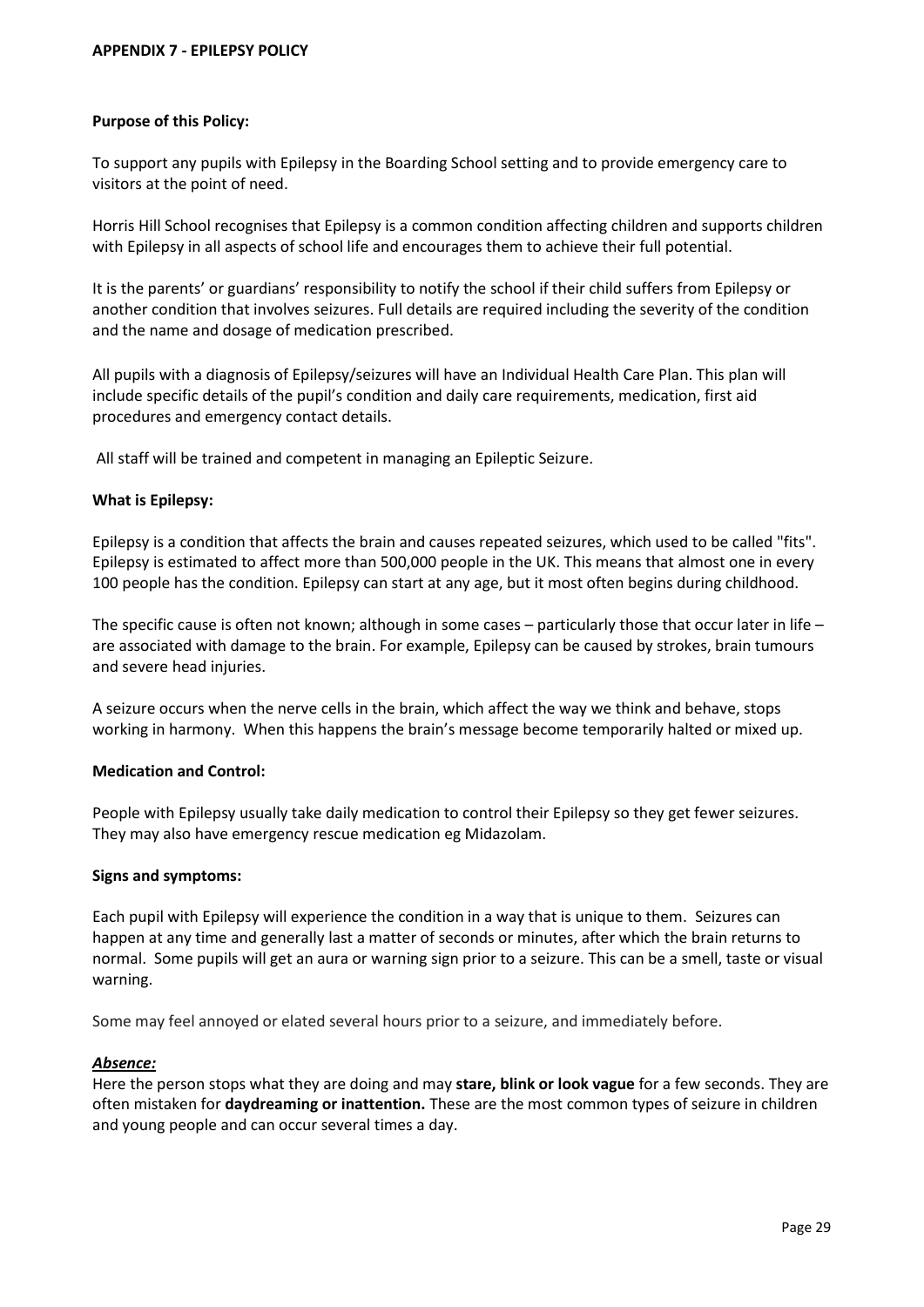# *Tonic clonic seizures:*

This is the most widely recognized type of seizures. Here the pupil will **lose consciousness**, their **body will stiffen and they will fall to the ground**. This is followed by **jerking movements** known as convulsions. Sometimes the pupil will become **incontinent**. After a few minutes the jerking will cease, the pupil will be confused and will probably need to sleep.

#### *Atonic seizures:*

Here all muscle tone is lost and the person drops to the floor. **The body will go limp** and they will usually fall forward. They are therefore at risk of hitting their head. The pupil can usually get up straight away. **5**

#### **Causes/Triggers:**

In many pupils with epilepsy, seizures happen without warning, but in some people certain triggers can be identified.

- Epileptic not taking medication
- Stress, anxiety or excitement
- over the counter/prescription medicines
- hormonal changes
- late night
- illness
- unbalanced diet
- photosensitivity

#### *What to do if a pupil with Epilepsy has a seizure:*

#### **Do...**

- Ask another pupil to call the Health Centre **07776 203910**
- Time the seizure from start to finish
- Reassure and ask the remainder of the pupils to leave the room and wait in their common room.
- Stay with the pupil and protect the person from injury (remove harmful objects from nearby), place a cushion under their head.
- Aid breathing by placing them in the recovery position once the seizure has finished.
- Stay with the person until recovery is complete

#### **Don't...**

- Restrain the person's movements
- Put anything in the person's mouth
- Try to move them unless they are in danger
- Give them anything to eat or drink until they are fully recovered
- Attempt to bring them round

# *Call for an ambulance if...*

• This is the person's first seizure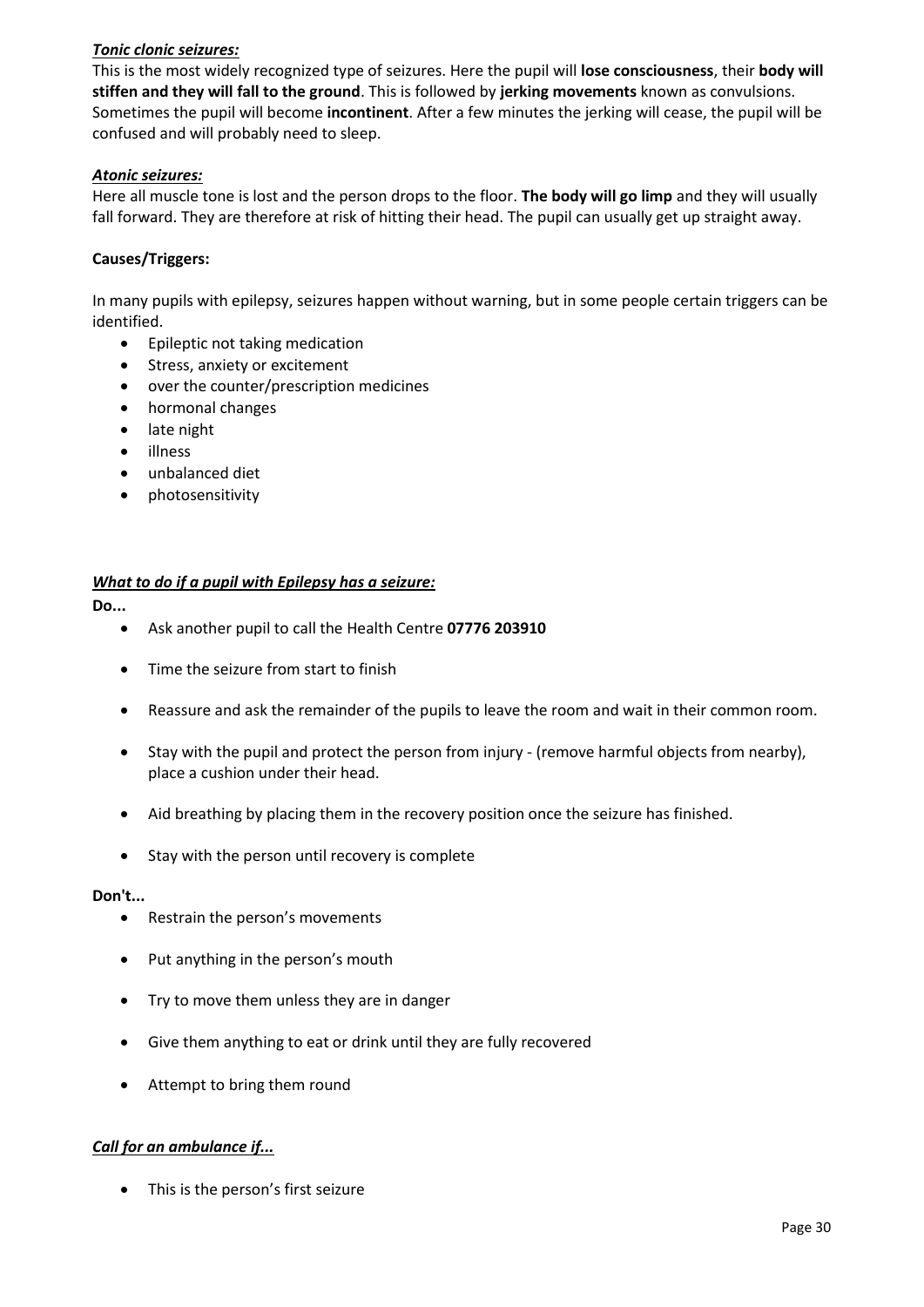- The seizure continues for more than five minutes
- One tonic-clonic seizure follows another without the person regaining consciousness between seizures
- The person is injured during the seizure
- You believe the person needs urgent medical attention

#### **Awareness:**

When a pupil with Epilepsy joins Horris Hill School, Epilepsy will be addressed as a whole-school issue through assemblies and in the teaching of PSHE lessons. Children will be introduced to Epilepsy in a way that they will understand.

This will ensure the child's classmates are not frightened if the child has a seizure in class.

## **Side-effects from epilepsy medicines:**

Some Epilepsy medication may have side-effects this may affect the pupil's behaviour. Possible side effects include hyperactivity, irritability, sleepiness, mood changes, aggression and confusion, problems concentrating and mood swings.

Further information can be found at [www.epilepsy.org.uk](http://www.epilepsy.org.uk/) Or by calling the Epilepsy helpline Freephone: 0808 800 5050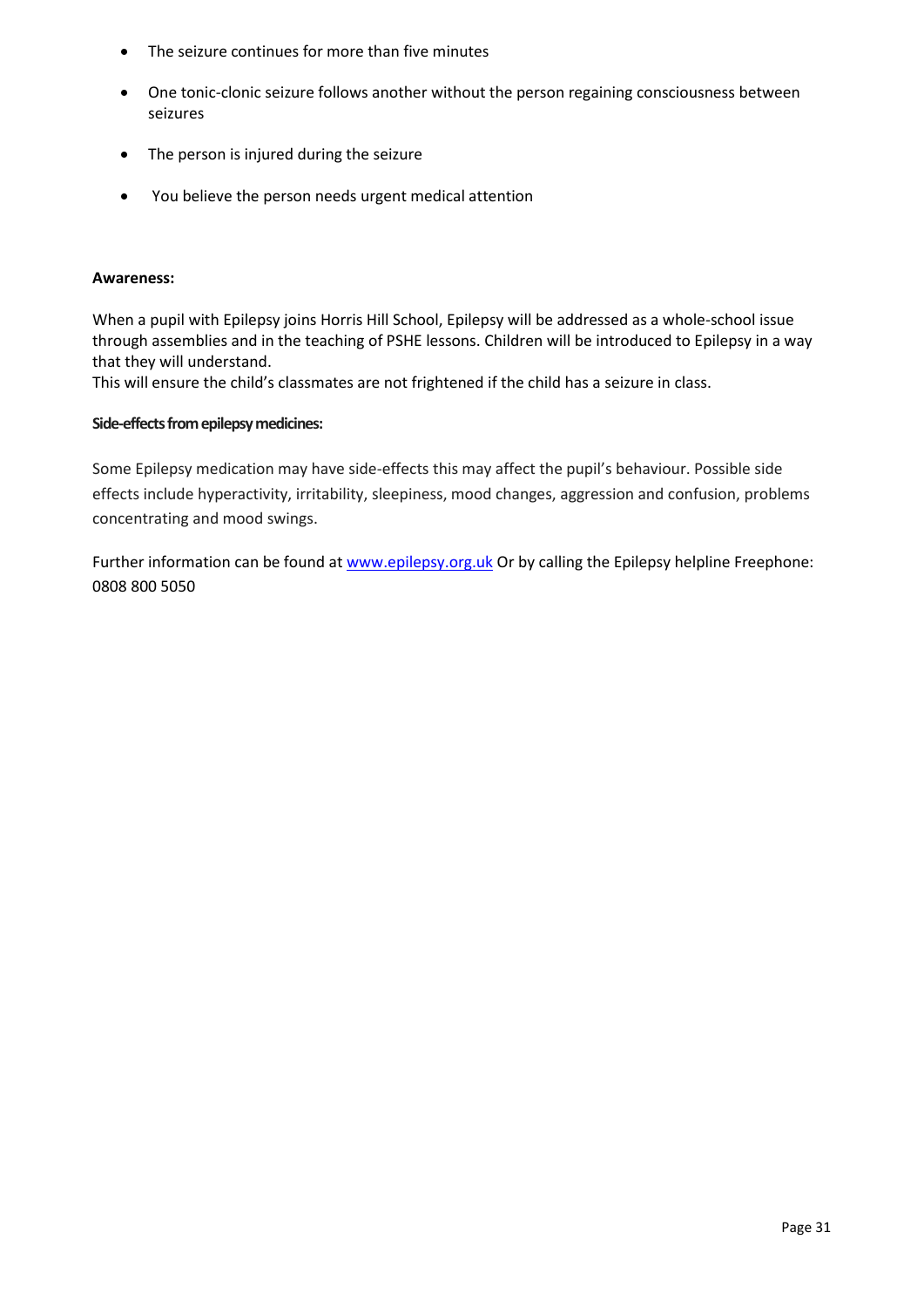# **PLEASE COMPLETE THIS FORM AND RETURN IT TO THE SCHOOL**

<span id="page-31-0"></span>

| Pupil Name               |             |            |            |       |                   |            |                    |                  |
|--------------------------|-------------|------------|------------|-------|-------------------|------------|--------------------|------------------|
| Date of Birth            |             |            |            |       |                   |            |                    |                  |
| Place of Birth           |             |            |            |       |                   |            |                    |                  |
| <b>Parents Names</b>     |             |            |            |       |                   |            |                    |                  |
| <b>Parents Address</b>   |             |            |            |       |                   |            |                    |                  |
|                          |             |            |            |       |                   |            |                    |                  |
|                          |             |            |            |       |                   |            |                    |                  |
|                          |             |            |            |       |                   |            |                    |                  |
| Parents Home Tel         |             |            |            |       |                   |            |                    |                  |
| Parents Mobile Tel       |             |            |            |       |                   |            |                    |                  |
| <b>Guardian Name</b>     |             |            |            |       |                   |            |                    |                  |
| <b>Guardian Address</b>  |             |            |            |       |                   |            |                    |                  |
| <b>Guardian Tel</b>      |             |            |            |       |                   |            |                    |                  |
| Guardian Mobile tel      |             |            |            |       |                   |            |                    |                  |
| NHS number               |             |            |            |       |                   |            |                    |                  |
| Name                     |             |            |            |       |                   |            |                    |                  |
| of previous Dr           |             |            |            |       |                   |            |                    |                  |
| Address                  |             |            |            |       |                   |            |                    |                  |
| of Previous Dr           |             |            |            |       |                   |            |                    |                  |
|                          |             |            |            |       |                   |            |                    |                  |
| Childhood Illness (tick) | Measles     | Mumps      | Chickenpox |       | Whooping<br>cough |            | Rheumatic<br>Fever | Scarlet<br>Fever |
|                          |             |            |            |       |                   |            |                    |                  |
| Dates                    |             |            |            |       |                   |            |                    |                  |
| Immunisations            | <b>DTaP</b> | <b>MMR</b> |            | Men C |                   | <b>BCG</b> |                    | HibB             |
| Dates                    |             |            |            |       |                   |            |                    |                  |
| Other immunisations      |             |            |            |       |                   |            |                    |                  |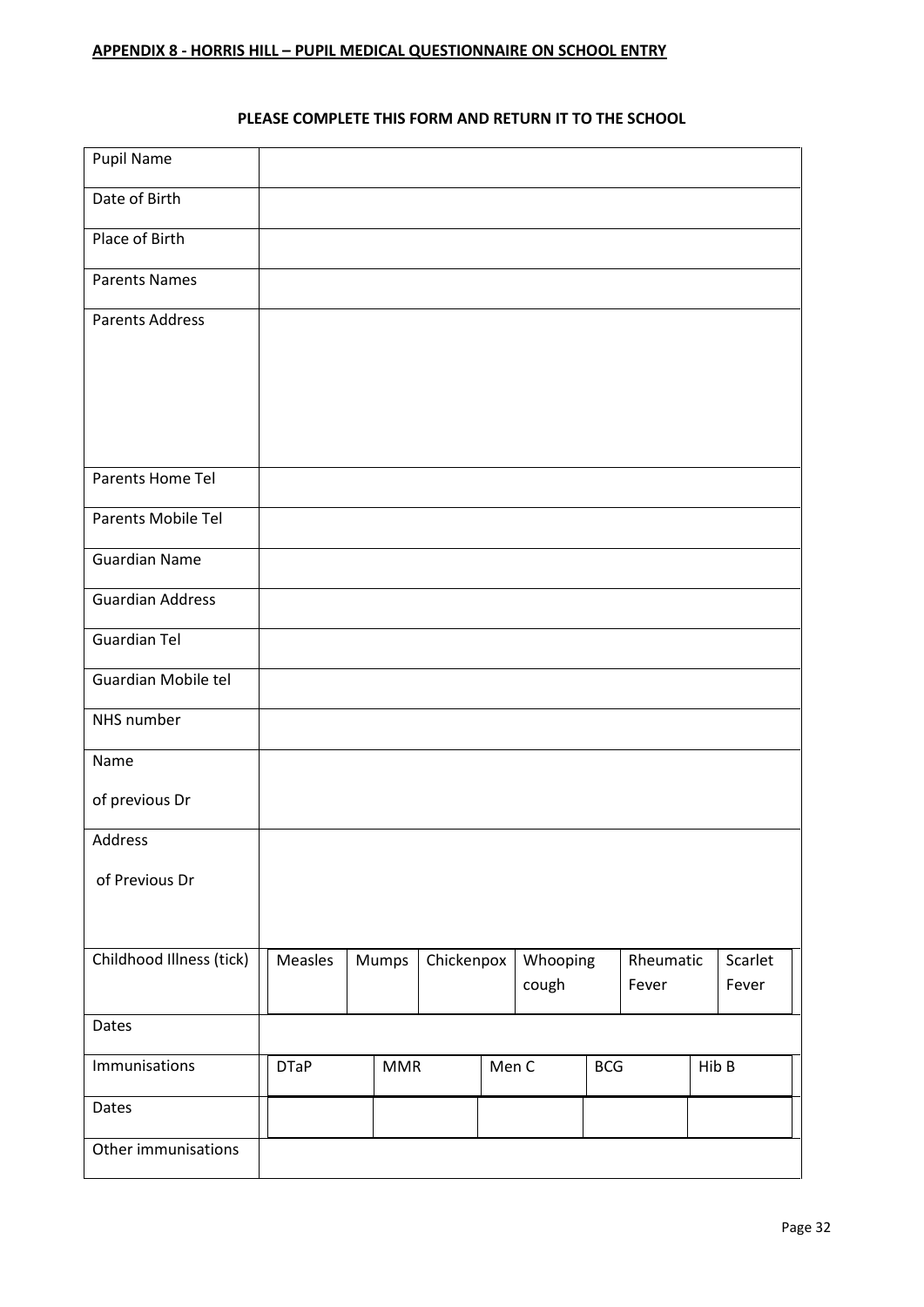| Has your child lived       |  |
|----------------------------|--|
| abroad?                    |  |
|                            |  |
| <b>Details of Tropical</b> |  |
| diseases                   |  |
| Malaria & Treatment        |  |
| Hospital admissions        |  |
| Medical diagnosis          |  |
| Taking medication          |  |
| Vitamins &                 |  |
| Supplements                |  |
| Allergies                  |  |
| <b>Medication for</b>      |  |
| Allergies                  |  |
| Operations                 |  |
| Dietary requirements       |  |
| <b>Food Allergies</b>      |  |
| Wearing glasses            |  |
| Last Eye test              |  |
| Hearing                    |  |
| Ear infections             |  |
| Last Hearing test          |  |
| <b>Dental Problems</b>     |  |
| Last dental appt           |  |
| Any throat problems        |  |
| Asthma                     |  |
| Asthma medication          |  |
| Eczema                     |  |
| Eczema creams              |  |
| Hayfever                   |  |
| Hayfever medication        |  |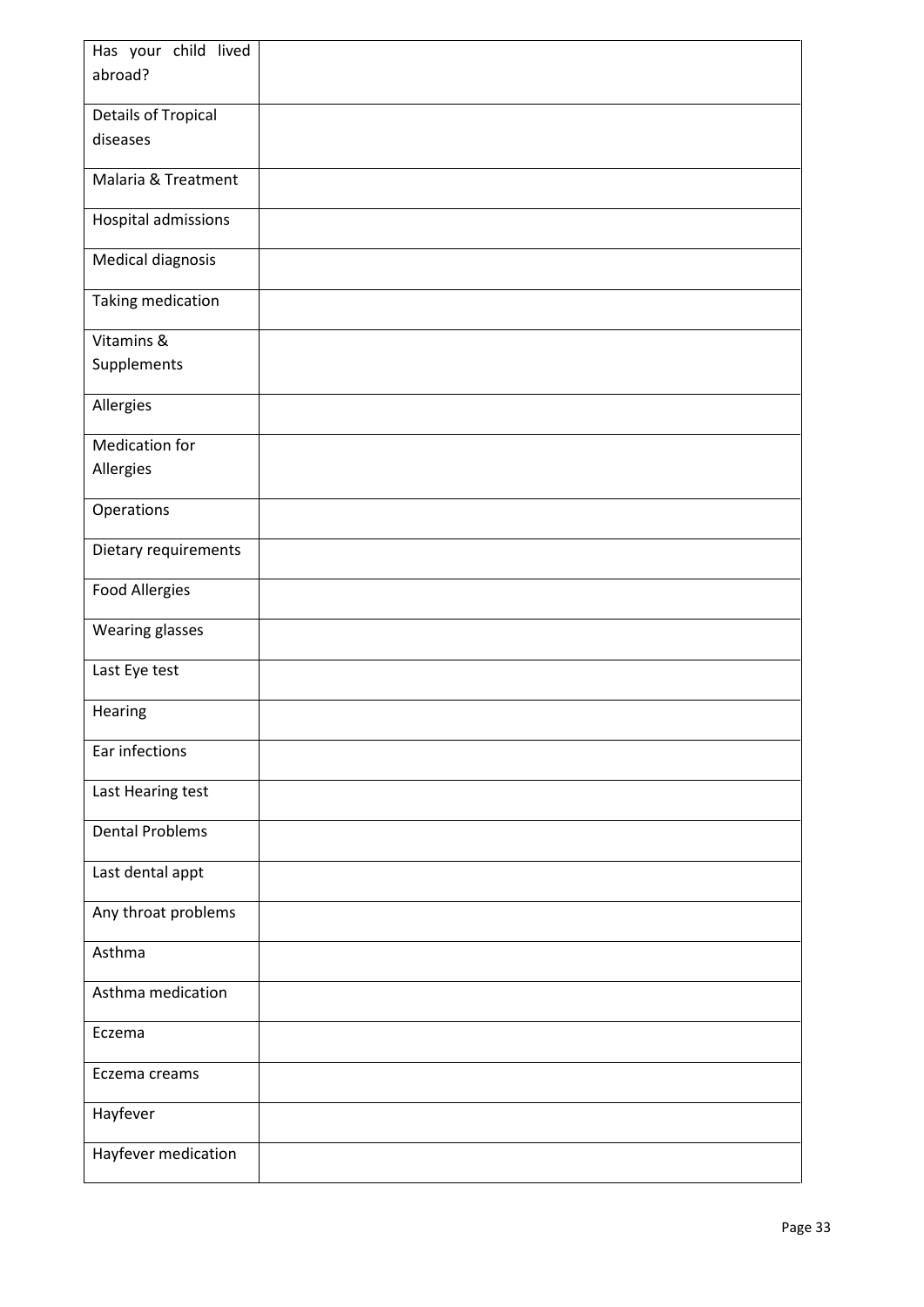| Bedwetting             |  |
|------------------------|--|
| Constipation/Soiling   |  |
| Sleep                  |  |
| <b>Relevant Family</b> |  |
| History                |  |
|                        |  |
| Fit to play all sport  |  |
| <b>Private Medical</b> |  |
| Insurance              |  |
|                        |  |

#### PLEASE ATTACH SEPARATE SHEET FOR ANSWERS WHERE NECESSARY.

Please bring any current Medication your son is taking sufficient only until your Son is registered with the school Doctor.

Registration with the school Doctor will be within the first few weeks of admission to Horris Hill School

The Health Centre Nurses can give medication **under the guidance of the School Doctor** and also stock some over the counter (OTC) products (homely remedies) such as paracetamol, Ibuprofen, throat lozenges, olbas oil and antiseptic creams to name but a few.

#### **Therefore there is no need to bring in any over the counter medication**

It is considered good practice to have signed consent from parents for these arrangements.

#### *Please sign below*

I agree to the arrangements of dispensing non-prescription medicines to my Son by the School Nurse as needed.

PARENT'S NAME………………………………………………………………………..………………………………………………………………… PARENT'S SIGNATURE………………………………………………………………..…………………………………………………………………

DATE…………………………………………………………………………………………………….………………………………………………………

If there are any unusual features concerning your son's health, which may affect normal school activities, please discuss with your own Doctor who can then write directly to the school Doctor if necessary.

When your son starts school you will have the opportunity to discuss your child's health with the School Nurse.

On admission to the school as a boarder, your son will be registered with the School Doctor,

#### **Dr Badham, Eastfield House Surgery, 6 St John's Road, Newbury, RG14 7LW. Tel: 01635 41495**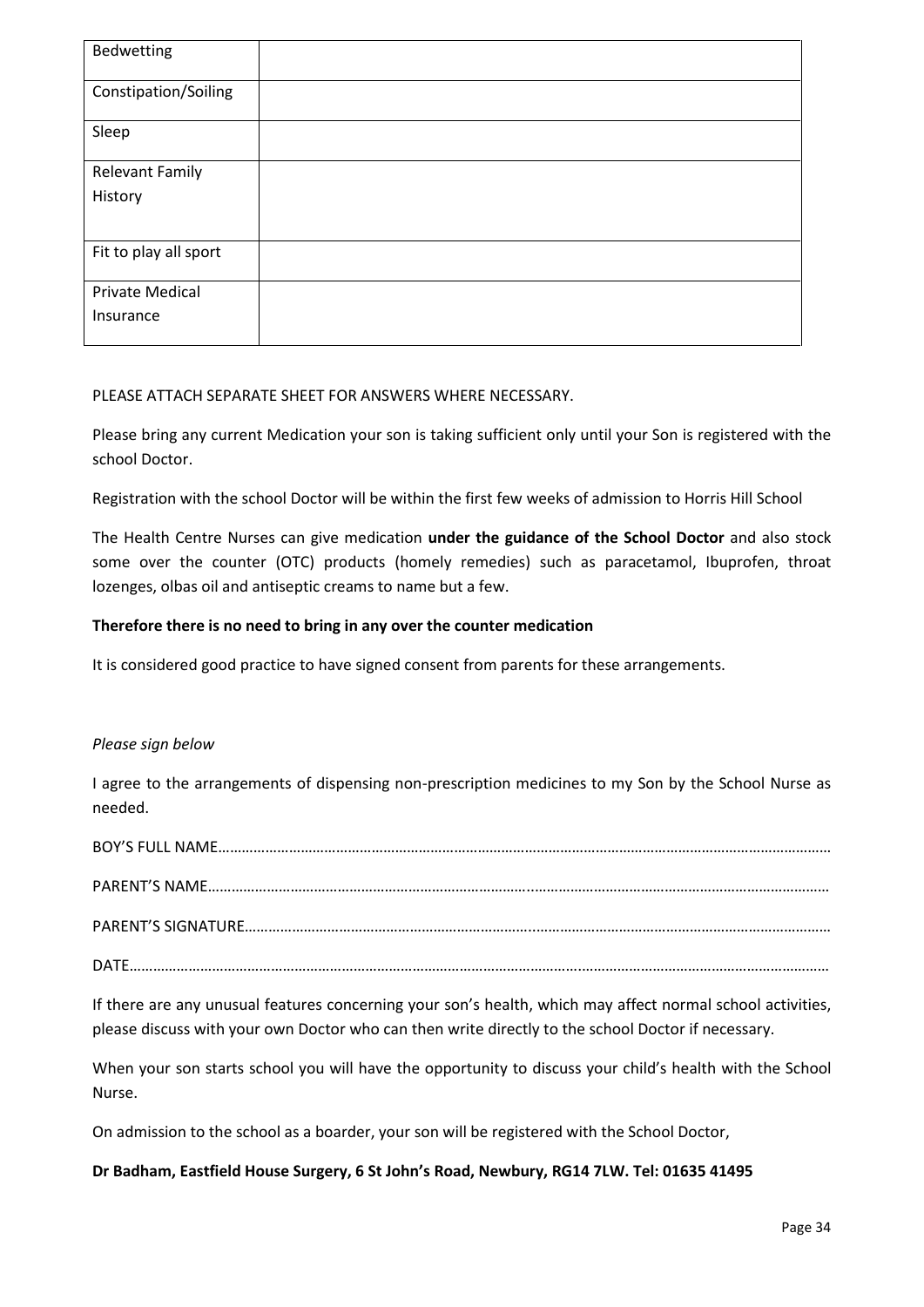Overseas boys bringing medication to Horris Hill School are asked to provide a letter, written in English, from the prescribing Doctor stating the name of the medication, dosage and frequency. The school Doctor will be consulted prior to this medication being administered to your son.

Pupils are **not** permitted to keep **medication or supplements** in the Boarding Houses. All medication and /or supplements are to be handed to the **School Nurse on arrival at Horris Hill School**.

# *EMERGENCY/HOSPITAL TREATMENT*

*Naturally in the event of a serious Emergency every effort will be made to contact Parents or Guardians for attendance and consent. However should it not be possible to contact a parent without unduly delaying Emergency Treatment, as advised by the attending Doctor in charge, we ask that you agree to the Tests/Investigations/Operations below by putting a tick to give your consent or a cross to withhold your consent and signing at the bottom of this page.*

*Admission of a boy to HORRIS HILL SCHOOL implies that parents accept the Headmaster's (or his representative's) right to act in loco parentis in such a situation.*

| <b>To Give Consent Please Tick</b>      |
|-----------------------------------------|
| <b>To Withhold Consent Please Cross</b> |
|                                         |
|                                         |
|                                         |
|                                         |
|                                         |
|                                         |
|                                         |
|                                         |
|                                         |
|                                         |
|                                         |
|                                         |
|                                         |
|                                         |
|                                         |
|                                         |
|                                         |
|                                         |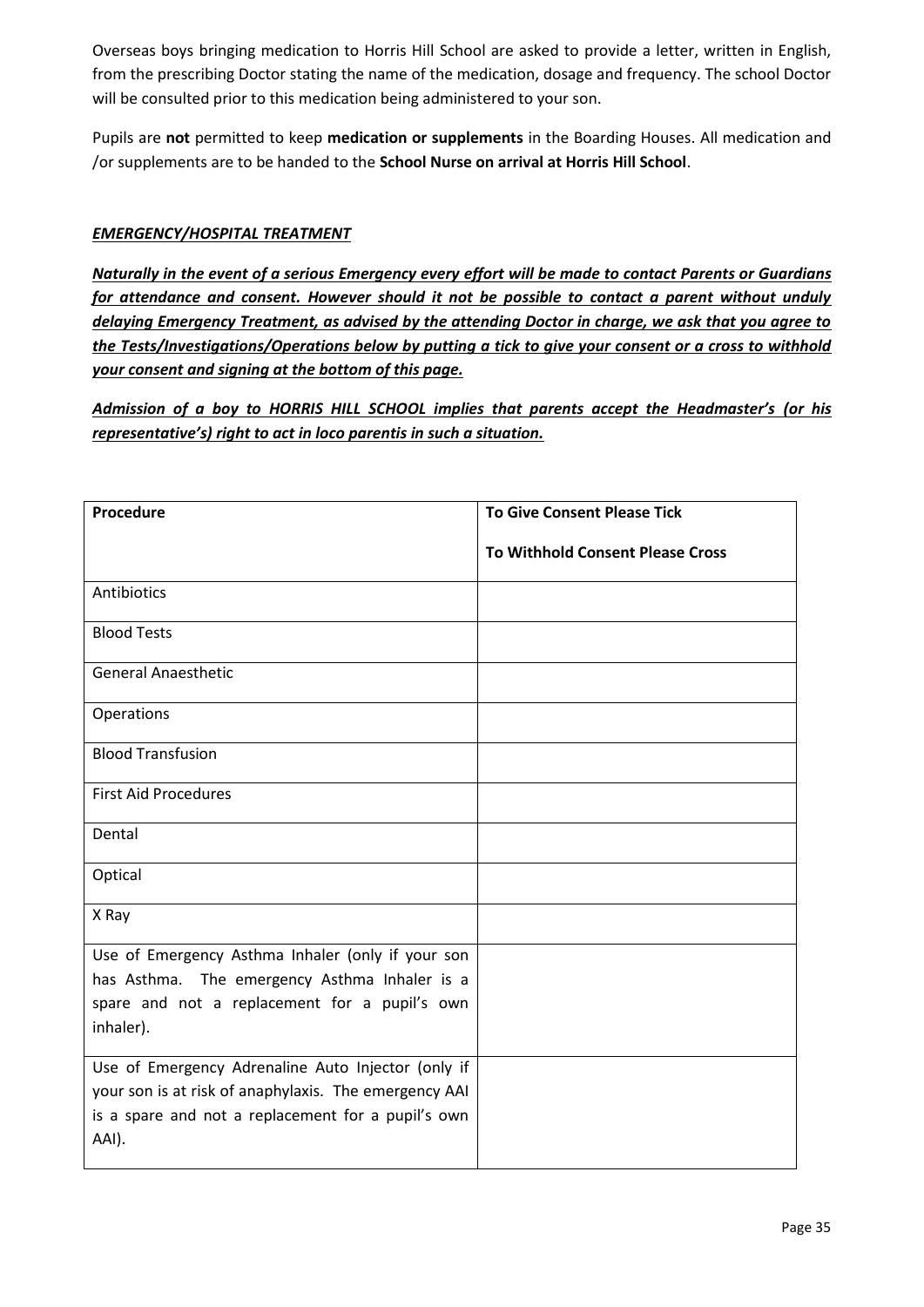*I agree to the Headmaster Mr Giles Tollit (or his representative) from Horris Hill School to acting in loco parentis on my behalf,*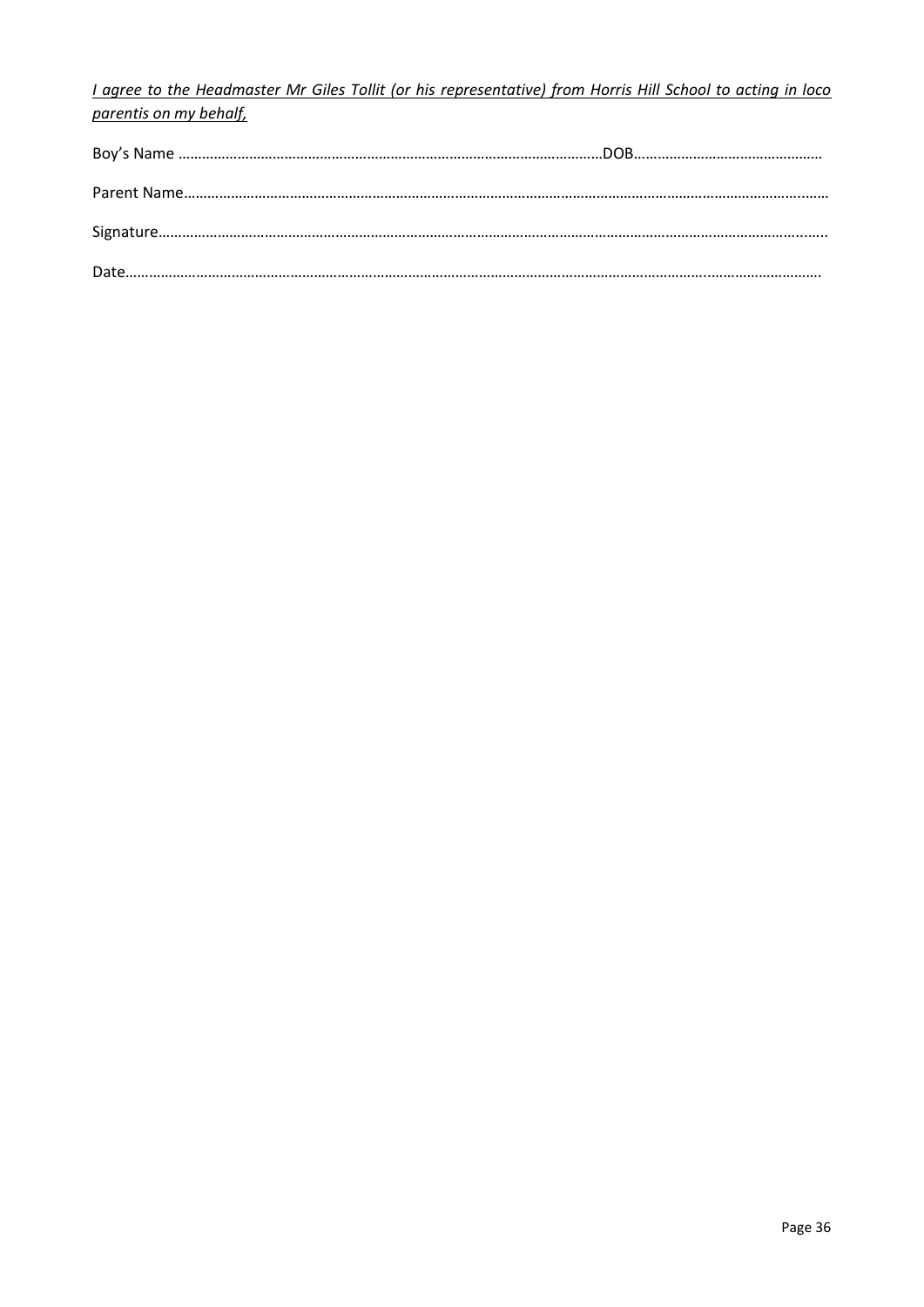# <span id="page-36-0"></span>**APPENDIX 9 – LIST OF STAFF WITH FIRST AID QUALIFICATIONS**

| <b>Name</b>           | <b>Date of Training</b> | <b>Date of Expiry</b> | <b>Training type</b>                      |
|-----------------------|-------------------------|-----------------------|-------------------------------------------|
| <b>Chloe Anderson</b> | 07-Sep-20               | 06-Sep-23             | <b>Emergency First Aid at Work</b>        |
| Felix Beardmore-Gray  | 07-Sep-20               | 06-Sep-23             | <b>Emergency First Aid at Work</b>        |
| <b>Tom Bennett</b>    | 07-Sep-20               | 06-Sep-23             | <b>Emergency First Aid at Work</b>        |
| Peter Boyle           | 07-Feb-19               | 06-Feb-22             | <b>Activity First Aid</b>                 |
|                       | 02-Sep-20               | 01-Sep-22             | National Rescue Award for Swimming        |
|                       |                         |                       | Teachers and Coaches (NRASTC)             |
| Daniel Cane-Honeysett | 07-Sep-20               | 06-Sep-23             | <b>Emergency First Aid at Work</b>        |
| Jane Chatfield        | 02-Sep-20               | 01-Sep-22             | National Rescue Award for Swimming        |
|                       |                         |                       | Teachers and Coaches (NRASTC)             |
| Mark Hale             | 03-Sep-19               | 02-Sep-22             | Level 3 Paediatric First Aid (12 hour)    |
|                       |                         |                       | <b>Registered Nurse</b>                   |
| Paul Hayes            | 07-Sep-20               | 06-Sep-23             | <b>Emergency First Aid at Work</b>        |
| Andrew Higgins        | 03-Sep-21               | 02-Sep-24             | <b>National Rescue Award for Swimming</b> |
|                       |                         |                       | Teachers and Coaches (NRASTC)             |
| Liam Maher            | 03-Sep-19               | 02-Sep-22             | Level 3 Paediatric First Aid (12 hour)    |
| Marianne Mortimer     | 24-Nov-21               | 23-Nov-24             | Paediatric First Aid (12 hour)            |
|                       |                         |                       | <b>Registered Nurse</b>                   |
| <b>Isabel Moss</b>    | 03-Sep-19               | 02-Sep-22             | Level 3 Paediatric First Aid (12 hour)    |
| <b>Samuel Moss</b>    | 07-Sep-20               | 06-Sep-23             | <b>Emergency First Aid at Work</b>        |
| Howard Thomson        | 07-Sep-20               | 06-Sep-23             | <b>Emergency First Aid at Work</b>        |
| Harriet Uwalaka       | 13-Oct-20               | 12-Oct-23             | Paediatric First Aid (12 hour)            |
| Duncan Wood           | 07-Sep-20               | 06-Sep-23             | <b>Emergency First Aid at Work</b>        |

# <span id="page-36-1"></span>**APPENDIX 10 – PANDEMIC RESPONSE**

#### **Introduction**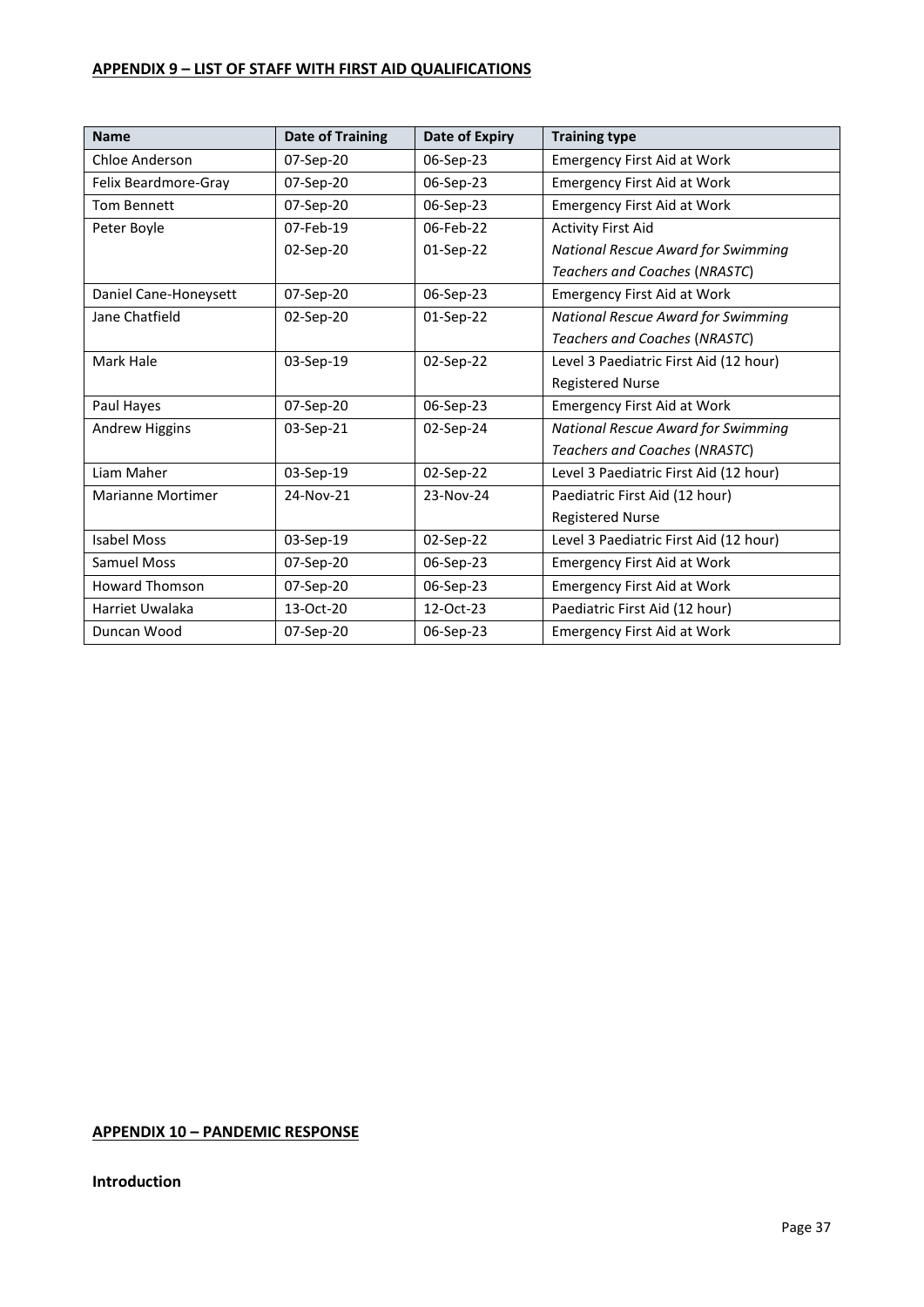This document provides guidance for the school's response to any pandemic. The World Health Organisation (WHO) raises an alert to Level 5 if they feel a global pandemic is imminent.

If this occurs this guidance must be read in conjunction with regular information updates being issued by local, government and health authorities. It can be expected that the Health Protection Agency will liaise closely with schools, should the threat be considered to be significant.

#### **Responsibilities**

The Headmaster and Senior Management Team will coordinate the school's response to the threat, in consultation with the Lead School Nurse and Governors.

The Bursar and Deputy Headmaster will monitor the regular information updates issued by the appropriate authorities and direct and monitor preventative measures and responses within the school. The Bursar is to maintain regular communication with the school's medical advisors.

#### **Preventative measures**

The best protection is a high level of personal hygiene and this must be constantly emphasised with all staff and students. All will be reminded of hygiene and hand washing. Hand-wash and alcohol gel will be available throughout the school.

Any staff or student displaying relevant symptoms should report to the School Nurse, who will decide whether that person needs to be referred to the School Doctor.

The Health Centre has the facility to admit four boys to Sick Bay at any given time.

If a Pandemic should occur alternate arrangements would be made by the Headmaster and Senior Management regarding converting a dormitory/s to accommodate infected boys. Appropriate staff cover would be arranged at the discretion of the School Nurse on duty.

A high degree of cleaning, particularly hard surfaces, door handles etc., will be undertaken.

The Health Centre, boarding Houses and staff work areas with be provided with alcoholic gel and other medicines as necessary. Wearing of masks is to be discouraged, as they have been proven to be ineffective and might also cause a degree of alarm. Existing policies on illness and staff sickness apply.

#### **School Closure**

Should a Pandemic occur, it is possible that the school might be directed to close.

However, whilst it is preferable that the school is closed only on the advice of the local authority, the Governors might decide to close the school as a protective measure.

Should the school need to close, the provision of education will continue by electronic means.

#### **Parent Contract and Insurances**

Parents are obliged to comply with the school's request to quarantine students, should it be necessary.

The Parents' Contract provides for Force Majeure, which includes Pandemic. In these circumstances, the school will communicate with all families about the extent of the threat.

The school has no liability in respect of the performance of its obligations during the Force Majeure, but is committed to endeavouring to ensure the continuance of educational services.

In these circumstances, the school has no liability to refund any fees.

The Bursar is responsible for liaison with the school's insurers. The relevant cover will be;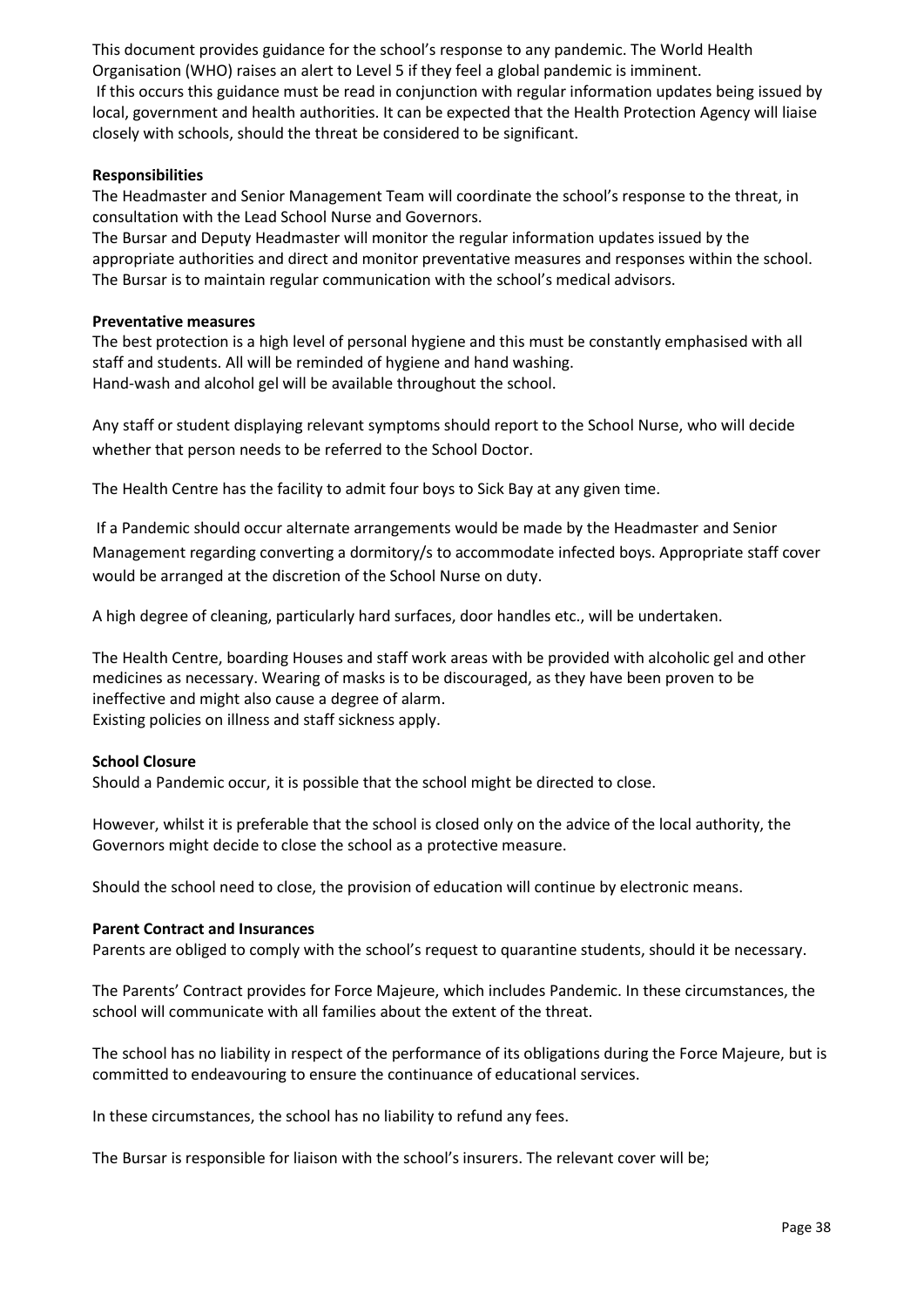- Business Interruption includes an element of cover for loss of revenue resulting from closure of the school by a competent local authority as a consequence of an occurrence of a Notifiable Disease outbreak occurring within a 25 mile radius of the school.
- Public Liability the school is expected to take all reasonable precautions which means following advice from relevant bodies such as local authorities, including trips to/from affected areas. Also, students, parents and staff returning from any affected area are be immediately cleared by the School Nurse (as much as possible, given the flu incubation period) that they have returned in good health.

There will be no refund or waiver of fees in the event that a term is shortened, the student is released home early or quarantined at home for health (including precautionary) reasons, except at the discretion of the school and then only in exceptional circumstances.

<span id="page-38-0"></span>**APPENDIX 11 – SUN SAFE POLICY**

Purpose of policy